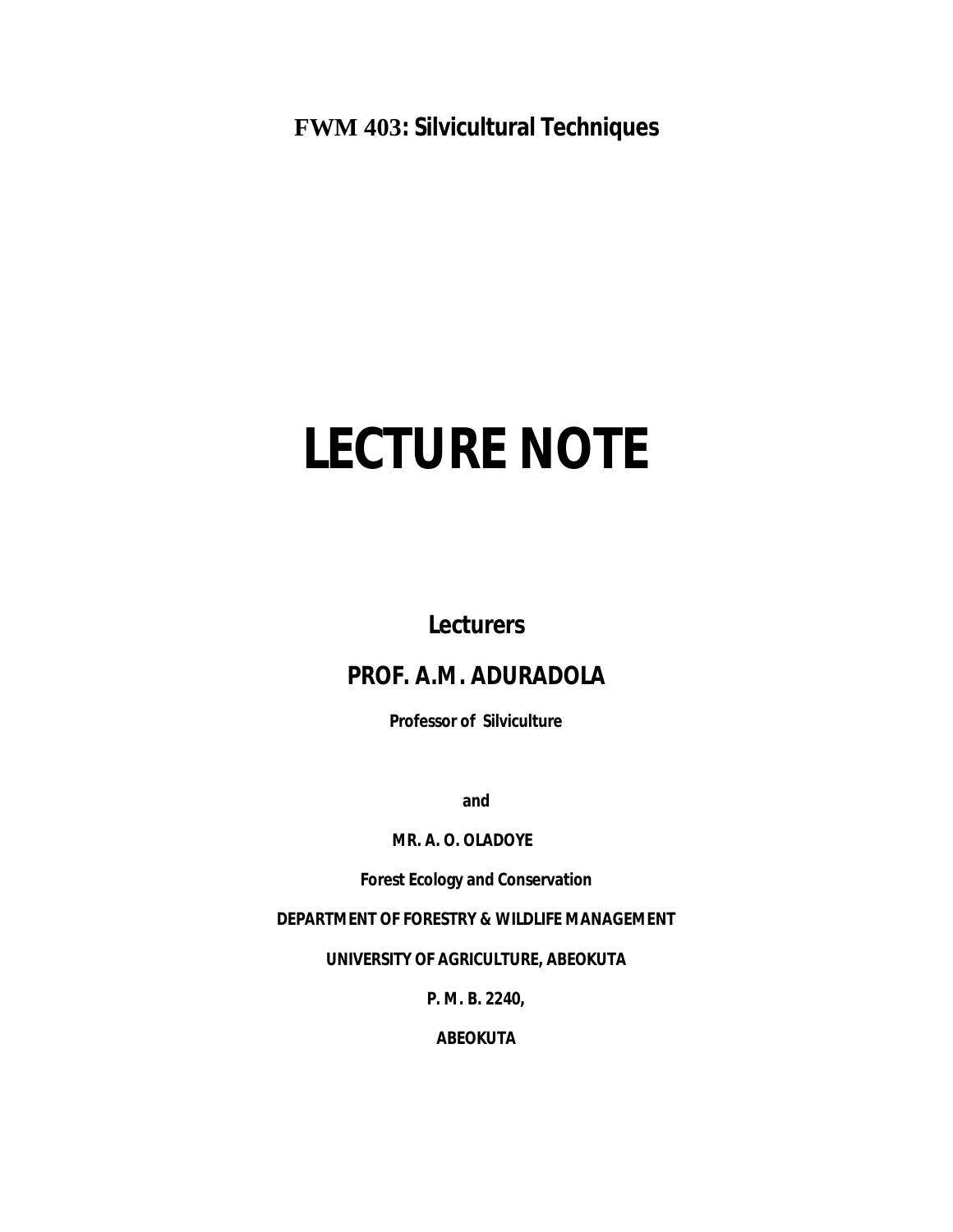#### **ECOLOGY OF TROPICAL FOREST**

Many tropical countries are richly endowed with natural forest resources. Tropical forests are generally marked out by richness in spp. For instance as at early 80's over 600 trees spp have been recorded as being capable of attaining a height of at least 12 metres and girth of about 60cm. these forests together constitute almost half of the world's forest area and contain an enormous quality of renewable raw materials in world of growing needs.

The management of these important renewable natural resources to maintain and where possible increase their productivity on a permanent basis become the main pre-occupation and the most challenging task of tropical foresters. To succeed, the foresters need to understand the type and composition of the forest to be managed as well as the condition under which such forests perpetuate themselves.

Common to all tropical forest formations is the fact that although the forests are rich in tree spp., with hundreds of them sometimes found in a single hectare, each spp. May be represented by only two or three per ha.

Furthermore, the forests are characterized by a low proportion of commercially valuable sp. For instance, of the 2,500 trees spp. Found in Malaysian sown forests zone, only 600 spp out of over 600 are currently considered commercially important with attention frequently restricted to only about 35 of 11cm.

The nature and composition of the forest in various areas thus provide useful indications of its economic value are profoundly influence any attempt at either regeneration or replacement of the indigenous spp. in the area.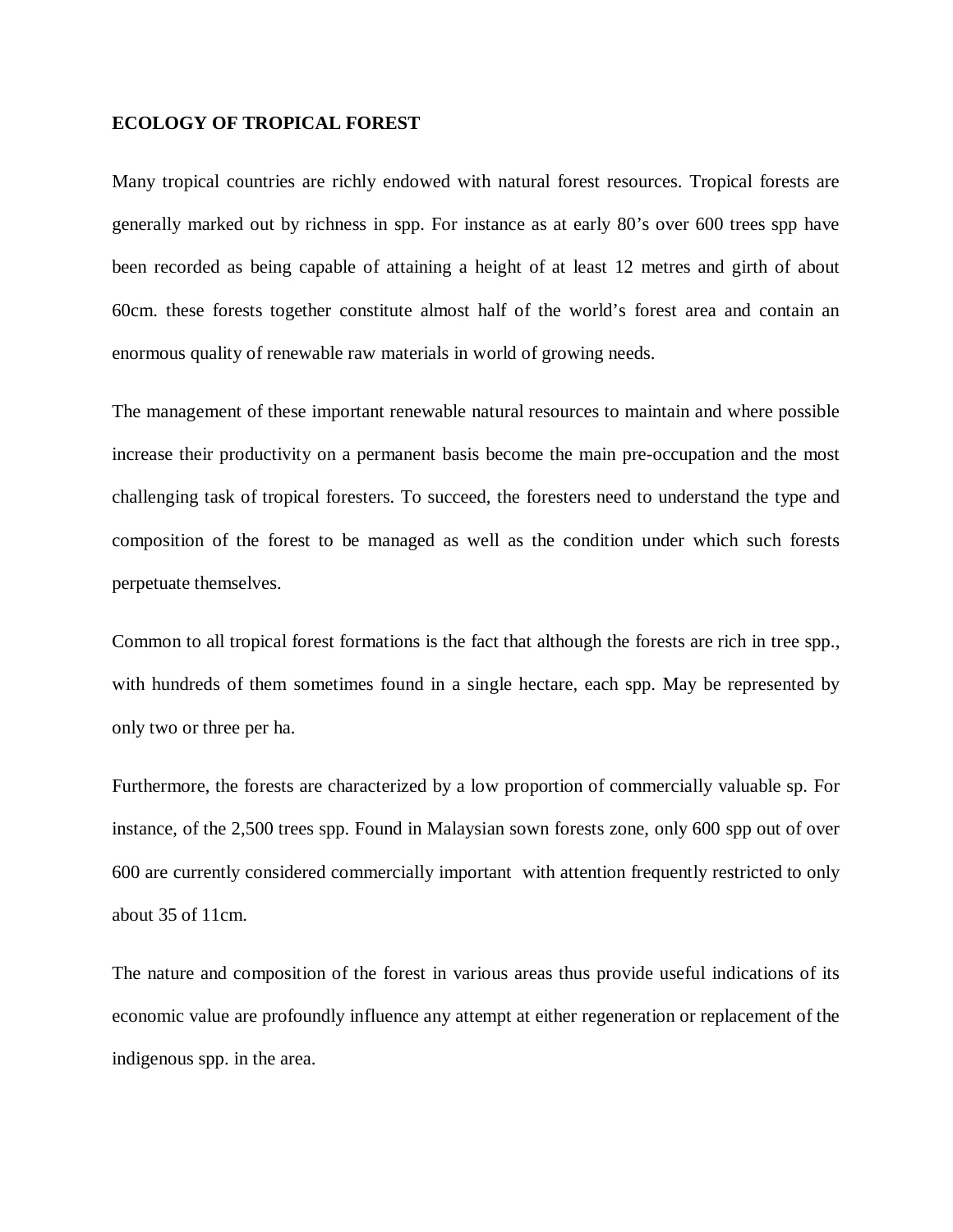Write on structure and composition of Tropical forest type and implication on forest management.

#### **FOREST REGENERATION**

Forest regeneration is the process by which a forest is renewed. Premoral tropical forests are regenerated by a new trees spring is up whenever light and other site factors are favourable under the parent stand.

The forest as a natural resources has the remarkable feature of being renewable. Consequently one of the basic objectives in forestry is sustained economic utilization of forest resources or the judicious reaping of the existing crop and its replacement with a new one.

It is a well known fact that the luxceriant rain forest with its great variety of species and coverage of an immense aggregate area is currently exploited for only a few valuable spp.

With the increase in the global demand for wood raw material and the trend is expected to continue for decades to come as a result of rapid progress in industrialization, increasing literacy and expanding world property as well as rising standard of living – all of which lead to an adulterated consumption of wood products. To meet these requirements, attempts should be made to increase the productivity of both natural scatter land forests especially in highly produce areas.

The choice of appropriate regeneration system is based on accurate assessment of the quality, distribution and living conditions of seedlings of desirable spp in the area to be harvested.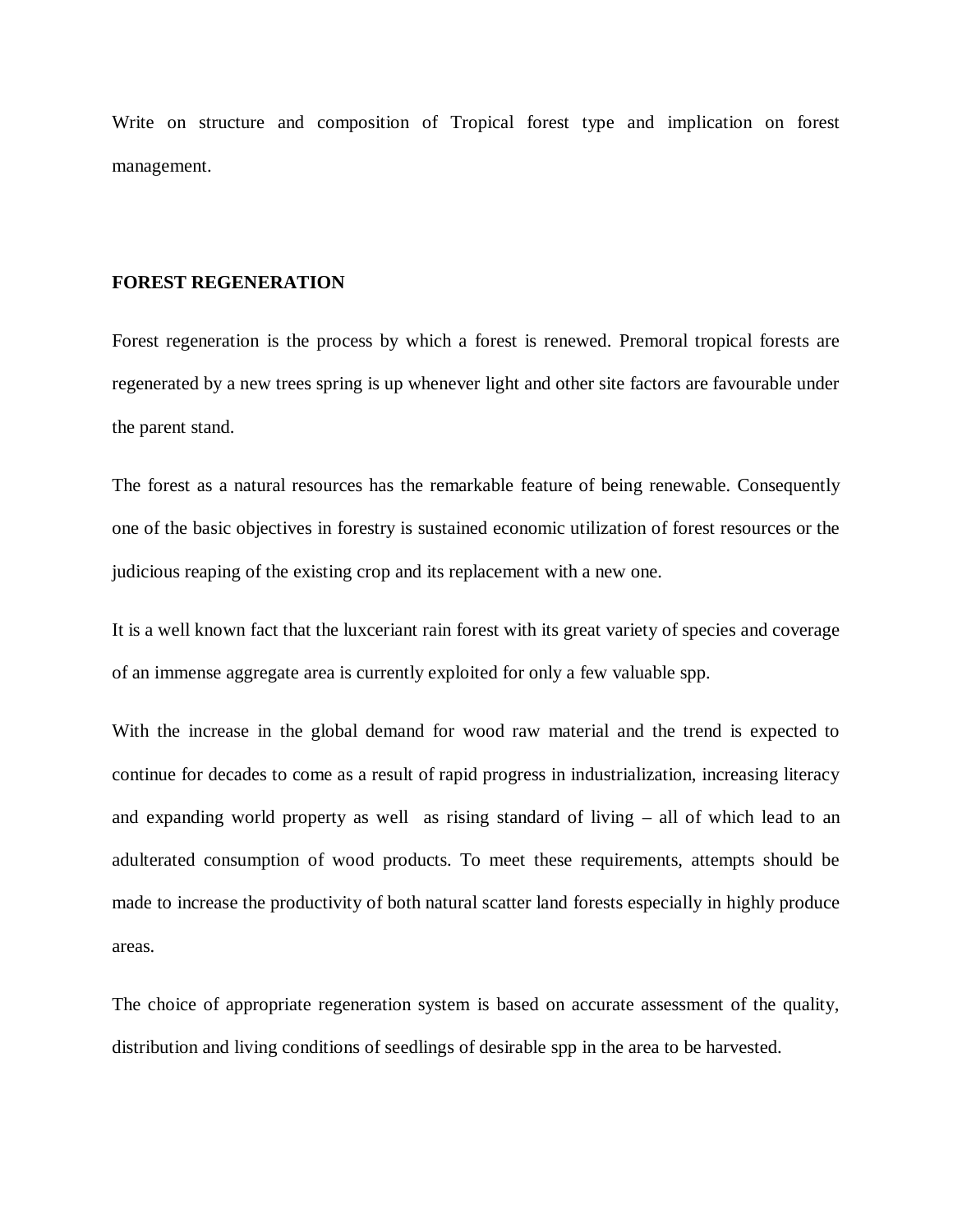The methods considered suitable in various parts of the tropics for ensuring the regeneration of monthly desirable species can be grouped into three.

- Natural regeneration which is obtained from seedlings originating either from natural seedling or from sprouts and other vegetative means.
- Artificial regeneration obtained by total replacement of the old stand through planting young trees or applying seed which is often termed direct sowing.
- Enrichment planting accomplished by planting trees in poetically opened forests where the seedlings present are of unsatisfying species or if of desirable species are either insufficient in number or ill distributed over the regeneration area.

# **NATURAL REGENERATION**

This is the only natural method and it is applicable in forests where there is either an already adequate seedling property of the desirable species all over the regeneration area or it is easy to induce it. This methods involve operations aimed at:

- 1. Encouraging self sown seeds to germinate and the resulting seedlings as well as all preexisting young trees of the desirable species to develop through removal of their competitors.
- 2. Replace exploited forest with strands of higher economical value without markedly altering the characteristics structure of the forest.

The success of this method depends on: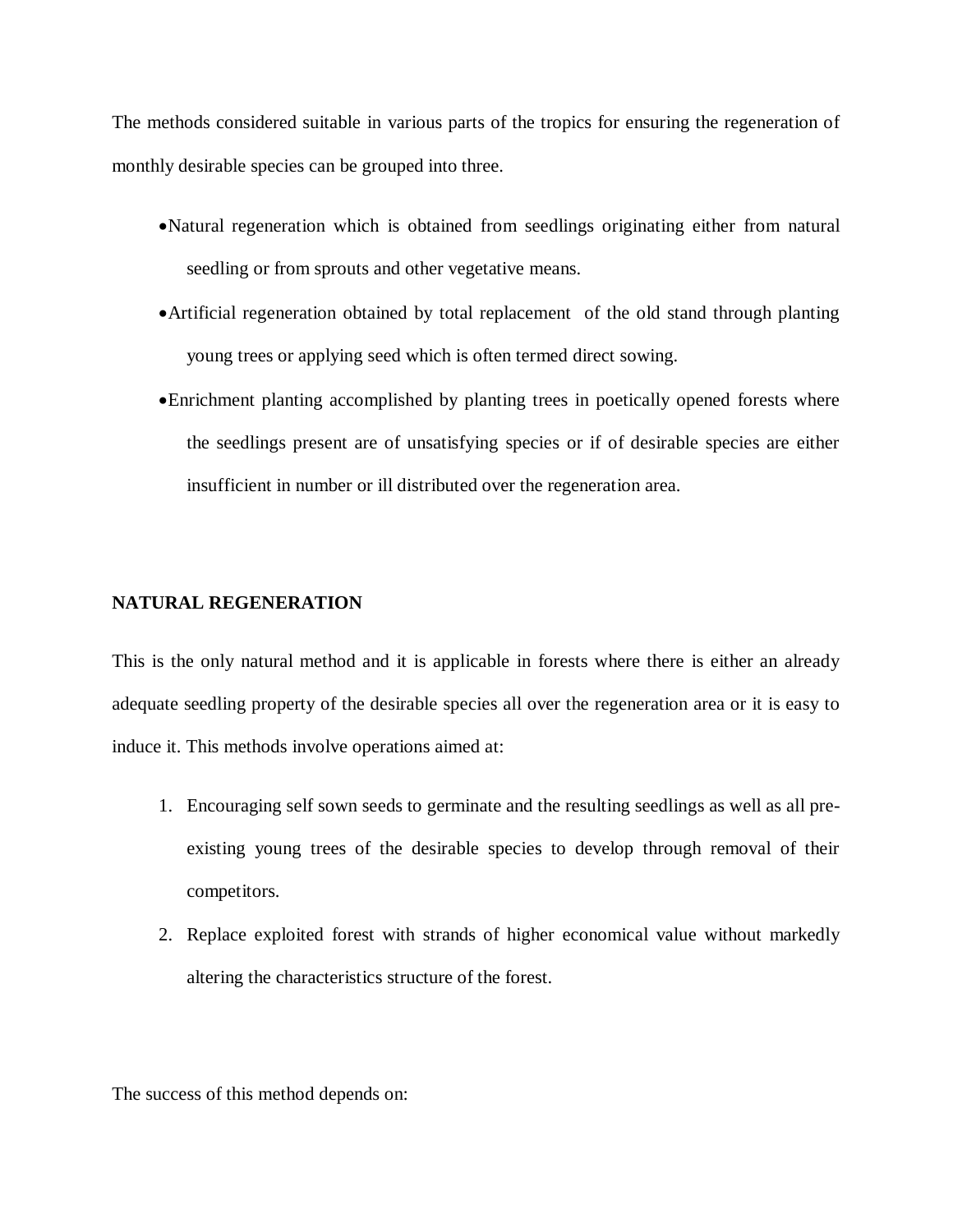Availability of ecological conditions which guarantees seed availability, seed germination and establishment of satisfactory density and distribution of regeneration or before and after forest exploitation.

- a) Adequate seed supply over the regeneration area where seed is inadequate, there should be sufficient moisture trees of the desired species capable of producing good seed.
- b) Successful germination of the seeds, this largely depend on the inherent qualities of the seed such as seed dormancy of adequate moisture and other physical condition.

Natural regeneration in tropical and sub tropical region is very difficult, the reasons for this are:

- With the stand composed of great variety of species, the process of plant succession which is the basis for natural regeneration has not yet been clearly known.
- Adequate control of the stand is difficult because there is new information about the light conditions inside the forest, growth and light requirements of succeeding tree or growth conditions of samplings.
- Harmful vegetation and weeds (climbing and ligneous plant) thrives, preventing the growth of valuable samplings requiring a great deal of labour for ground floor treatment.

The method of natural regeneration currently adopted in the tropical regions and broadly classified as following

- Section system
- Shelter wood system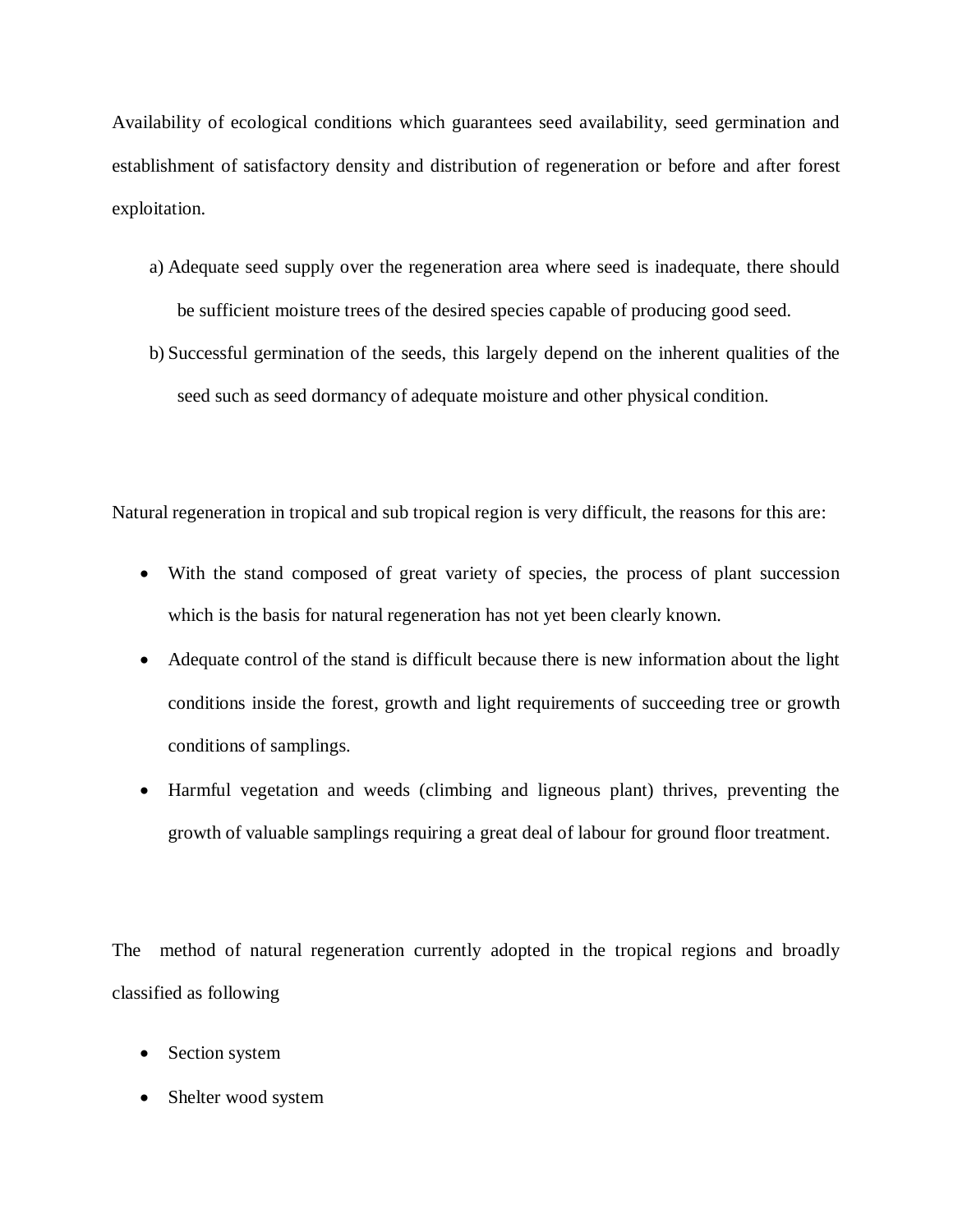- Malaysian uniform system
- Seed true cutting method

#### **SELECTION SYSTEM**

This is applicable in temperate forest to any silvicultural programme aimed at creating or maintaining an uneven aged forest stand. This is usually found necessary where the existing forest is uneven aged and cannot be rendered even-aged without cutting to many young trees premature.

In this about the oldest and not necessarily the largest trees are cut and reproduction is usually by natural means.

Under temperate conditions where the forest stands are usually dominated by a few useful species with prominent annual rings, thus system has been idely used in the tropics where these factors do not hold, the application of the selection systems has been complicated by several difficulties. These include the lack of annual rings as a guide to age growth rates, the big sizes of the merchantable species, the large area worked annually and thus inadequate knowledge of silvicultural characteristics of the tree species involved.

In the tropics, the approach consist of falling a population of trees of the merchantable species above minimum girth limit and carrying out tending operations on the felling site to assist natural regeneration. This has prove successful in the treatment of the tropical rain forest of northern Queensland.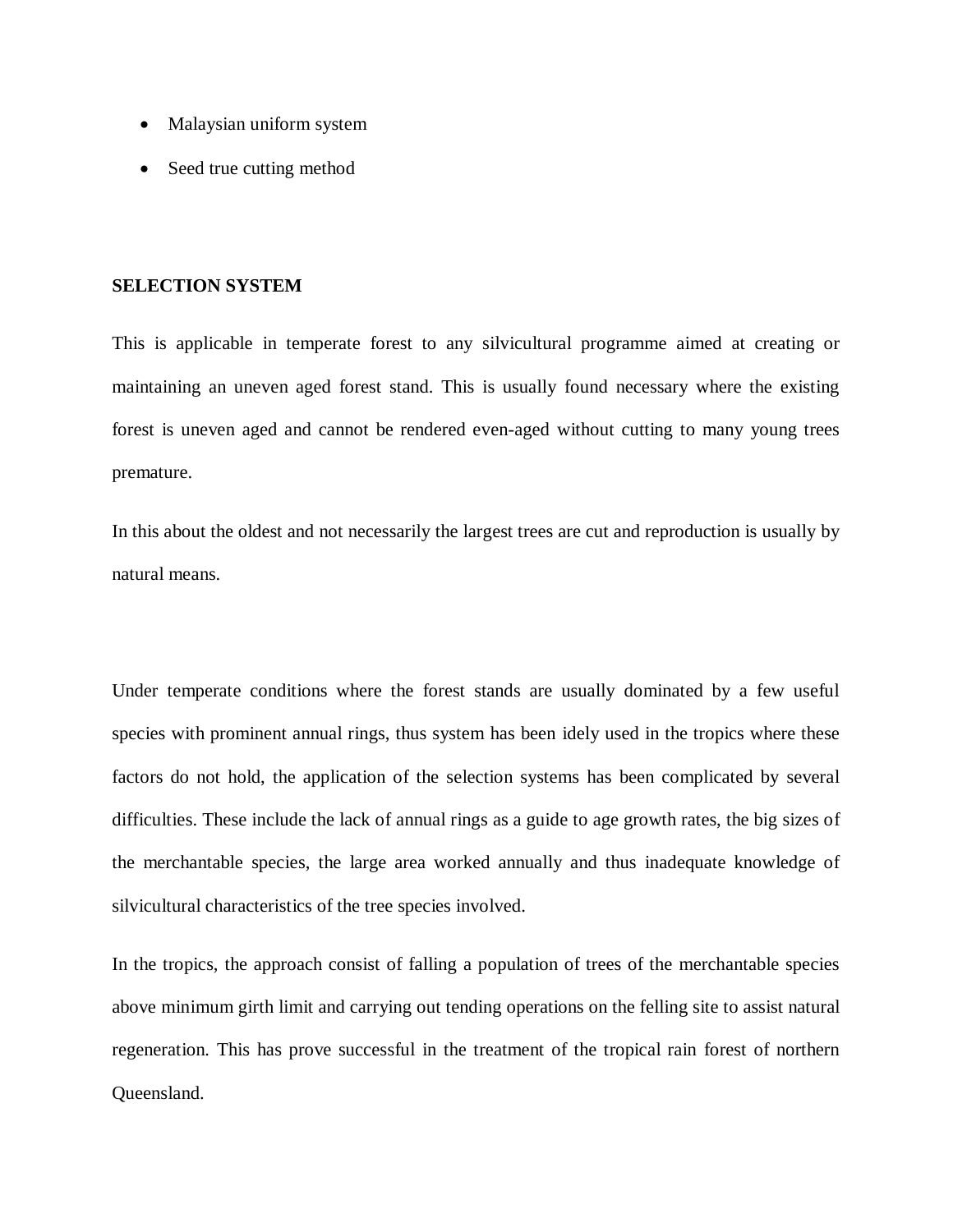The forest is divided into as many blocks as there are years in the felling cycle and all the annual operations take place in the current block.

The trees are marked for felling either because they have reached maturity or they have to be removed for the general improvements of the stand.

The following are operations which may be carried out on the annual coupes.

- (1) Marking of the yield (those trees). This should be done so as to distribute the falling evenly over the coup and to create no large gap.
- (2) Exploitation following marking
- (3) All dead, dying, diseased and lessoning economic trees are felled.
- (4) Tending operations are carried out in order to help the development of the merchantable tree species.
- (5) Any damaged shoots of the of the merchantable species on the felling sites are coppiced.
- (6) Group of natural regeneration are cleared
- (7) If merchant, they will have to be felled before tending operation begin.

The selective/selection system is in the tropical high forest is sometimes criticized are the following group that:

- (1) It is management may be a little complicated and so it requires a highly skilled staff.
- (2) Control and supervision of the felling are not easy because of their scattered nature.
- (3) Large proportion of the un-merchantable species makes the scheme under productive.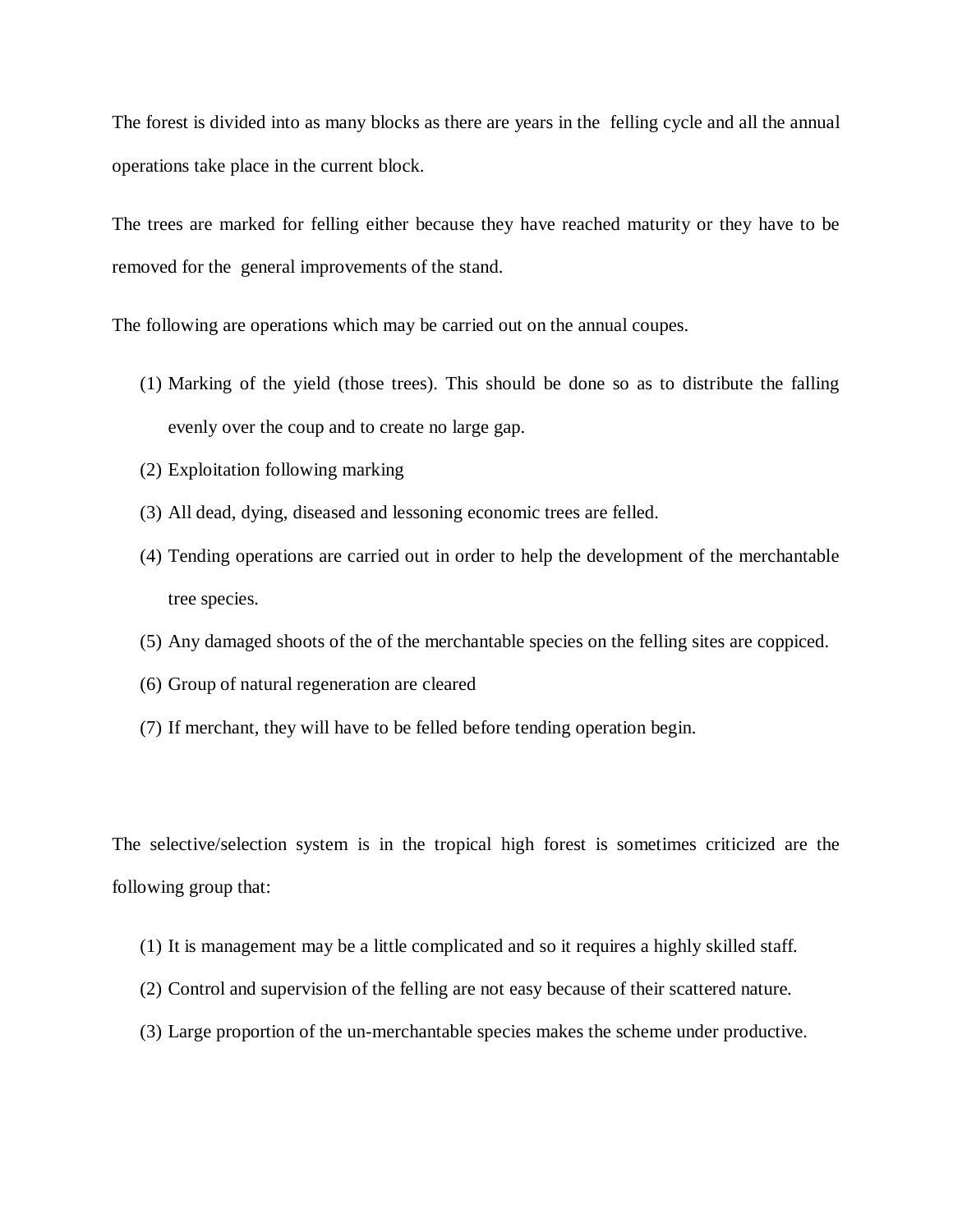Despite the criticisms, the selective system is howver not without it is own virtues. It is a natural system which does preserve the structure of the forest and the purity of the amount.

The soil is never uncovered and so it is preserved are may be improved. In many cases, it is the only system to adopt as in many watershed protection forests. Forests managed under selective system produce a range of materials to any annual coupe.

#### **CLEAR FEELING SYSTEM**

Under this system, all trees, large or small in the area to be regenerated are felled/cut at the rotation age. Occasionally trees below merchantable size, or otherwise determined trees and other unsaleable species not removed by the harvester are knocked down or killed in other ways. This system is simple to apply and requires no skill for marking out the merchantable trees since its ultimate 90m is to lay bare the area treated.

Regeneration is effected either naturally by seeds or seedling already on the ground or coming from adjacent trees or artificially by sowing or planting.

This system is being applied in the tropics especially in areas where the shelter wood systems have proved unsuccessful.

Understocked or exploited natural forests to plantations of faster growing and higher yielding species.

Clear felling with anatural regeneration appears to be suitable when seed years occur regularly and at frequent intervals, otherwise the kind may be left bare for too long. It is also essential that the forest being cut dominated by the desired species as in plantations.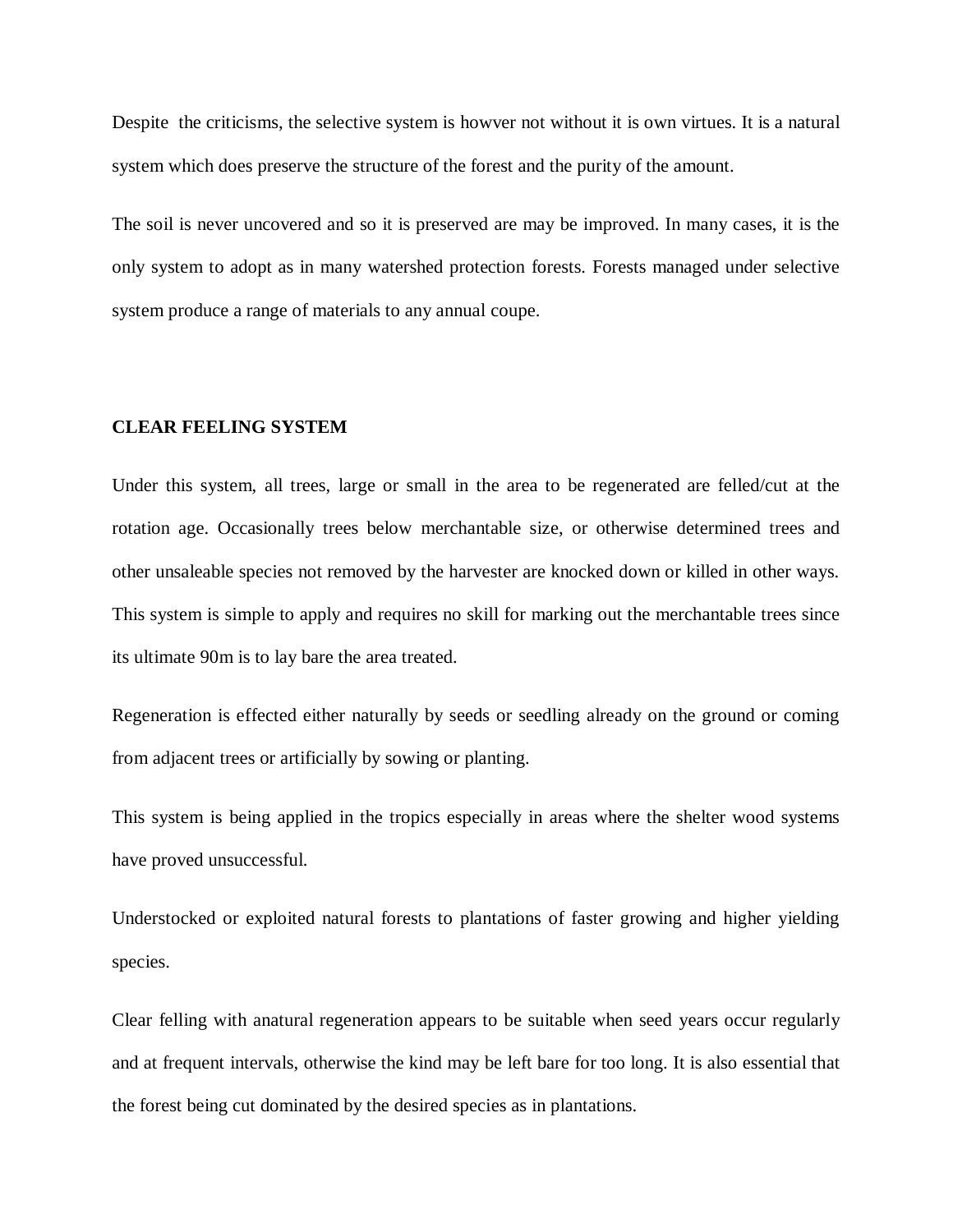Regeneration from seed disseminated from outside generally applies to species with light or winged seeds which can be dispersed by wind. The sea which can be re-seeded in this way depends on the height of the adjacent trees and the duration of wind as well as the weight of the seed. To ensure that the soil is not left bare for too long wherever regeneration is solely dependent on the seed from adjacent trees, the clear felling is appropriately modified to ensure full coverage. The clear felling may then be carried out in alternate strips, progressive strips or as patches, the size and shape of which are determined by the silvicall characteristics of the species to be reproduced.

One of the most advantages (virtues of this approach is the opportunity to avoid delay in the establishment of the new crop that frequently results if one depends on natural regeneration, artificial regeneration also allows for choice of appropriate species. The clear felling system is generally suitable for strong light demanding species at it provides complete overhead light. Unlike the shelter wood system, clear felling system create no felling damage.

The application of the clear felling system however has the following disadvantages.

- In area of high rainfall, and steep slopes, it provides the vegetation cover and there by reduces soils protection against erosion land slides and rapid run-off.
- It also cause dessication and general deterioration of the soil through explosive to sun and air currents
- Loss of micro-climatics which can adversely affect the establishment of the young plants.

Clear feeling usually result in influx of weed or undesirable species which usually occupy include: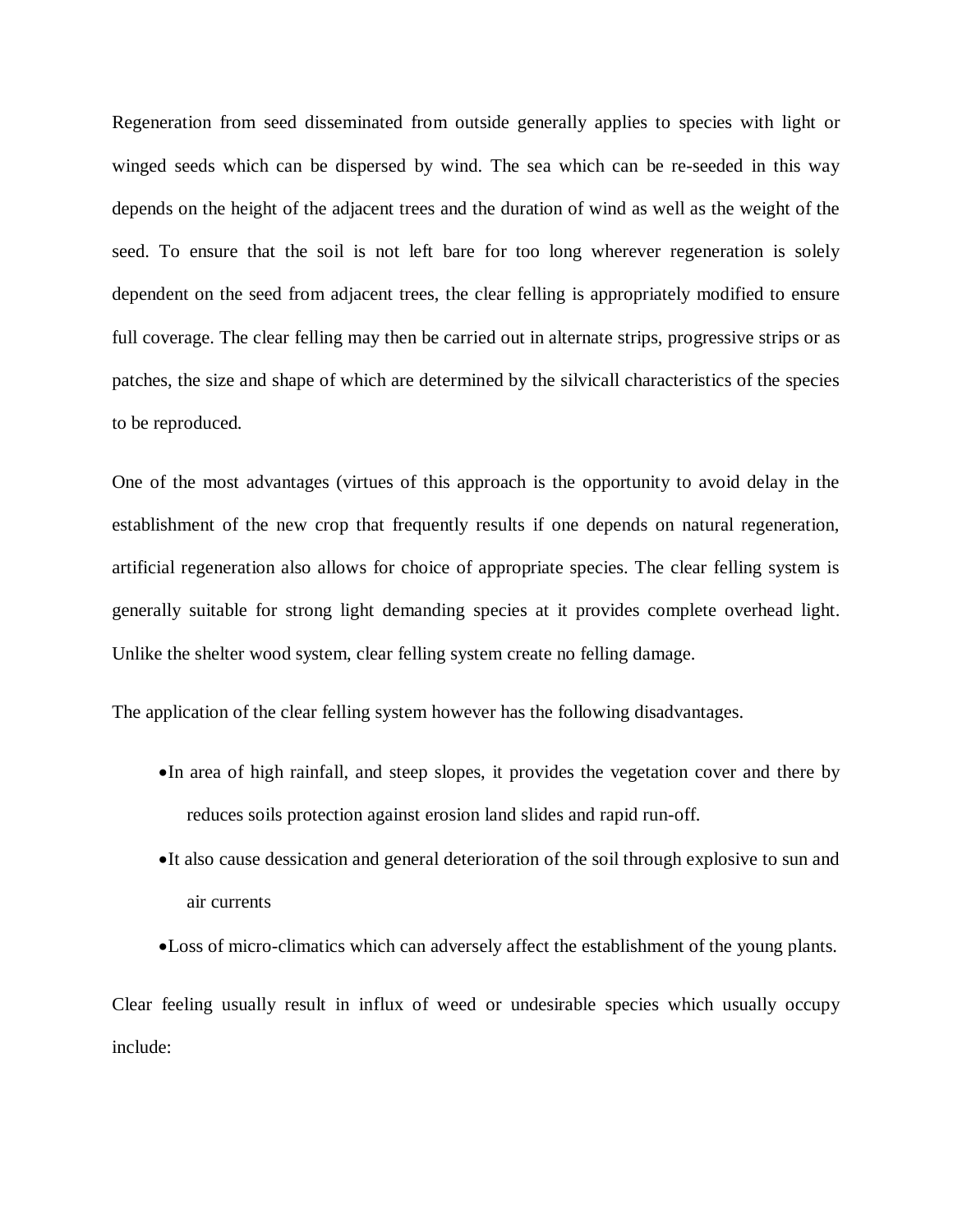*Musanga cecropoides, Trema guinantis, Harungaa madagasca riensis, Eupatorium ododrata, Chromolaena odoodrantum etc.* 

#### **SHELTER WOOD SYSTEM**

This required that regeneration system is natural under the one of modern trees. Regeneration starts and is nutured under the protections of older stand approaching its rotation age are is finally released when it is deemed to have been established by final felling or exploitation. This establishment of a new crop before completion of the preceding rotation is the most fundamental characteristics of shelter wood systems.

Over a period of few years, the older trees are removed progressively by a series of secondary felling to favour the development of the seedling, and sampling of the desirable species. Final felling comes when the last of the over wood is removed and by the next generation will have been properly established.

In the gradual opening of the canopy, the silviculturist is trying to control a delicate balance by letting in sufficient light for the proper development of the tree seedlings and seedlings but no too much light that will encourage an unwanted invasion of wood. One of the principla advantages of this system is that the ground is never completely uncovered and so the microclimate of this forest is not less. One of the many variations of the system is tropical shelter wood system (TSS) which has been practiced in West Africa.

#### **TROPICAL SHELTER WOOD SYSTEM**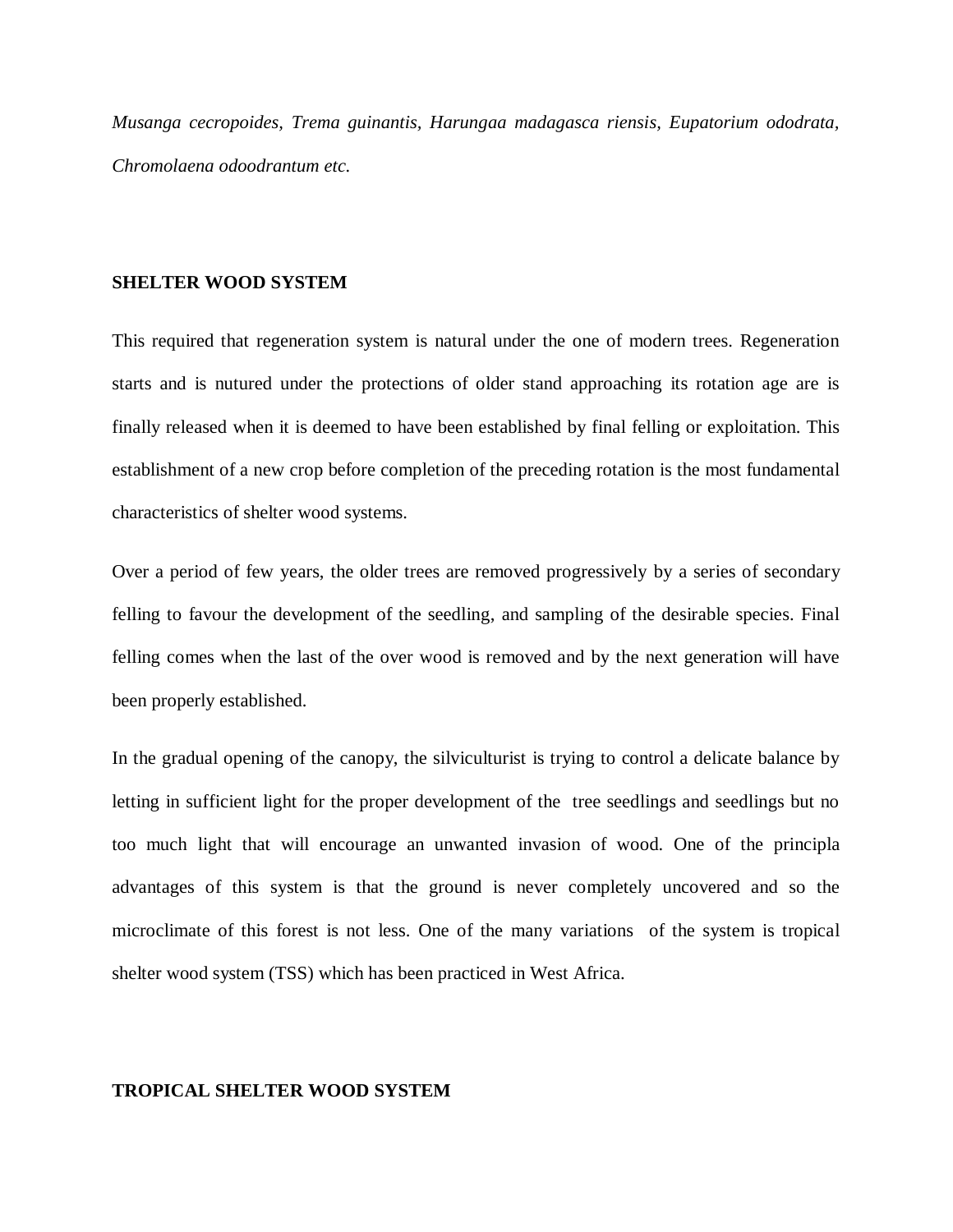The general underlying principle of TSS is to regenerate the forest by natural means under the shelter of the existing forest which will be subsequently exploited after the establishment of the regeneration.

TSS was introduced into Nigeria in 1944 and developed in response to what at time regarded as a need for an extensive system at regeneration could keep up with and be financed from improved exploitation to supply mainly export market with commercially valuable tree species. TSS is a variant of the uniform or European shelter wood system (USS/ESS) fashioned after the old Malaysia system.

It is silvicultural system of manipulating forest stand development through operations which involves removal of unwanted or malformed trees by poisoning, controlled exploitation and freeing of regeneration by climber cuttings.

TSS is used in the tropics in the conversion of uneven-aged, highly complex natural tropical rain forest to a more or less even-aged forest stands. To this end, it has the additional aim of inducing the regeneration of greater numbers of the more desirable species than hitherto contained in the natural forest and concentrating these so age – classes are confined by area are not scattered throughout the forest.

The systems entails a series of pre-exploitation and post-exploitation treatment. This treatment have two distinctive objectives.

The first is the improvement of the mixed and usually uneven-aged matured forest by the elimination of over-matured useless tree to create enough space for the rapid growth of the remaining potentially useful systems.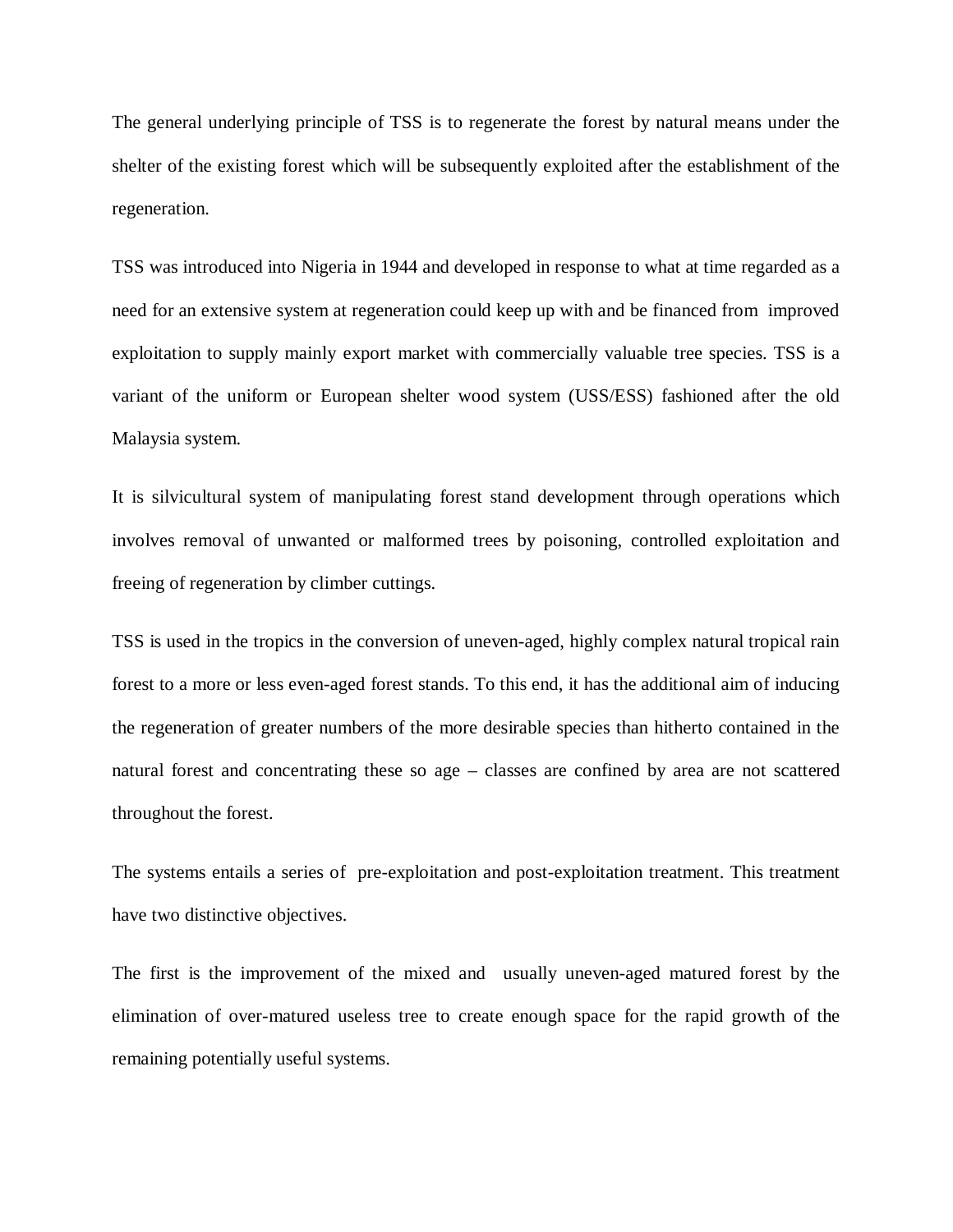The other objectives is to establish regeneration to replace the stems which have been removed during exploitation or in succeeding treatment.

Regeneration period may be divided into 4 phases

- (1)Initial canopy opening
- (2)Cleaning operation
- (3)Exploitation
- (4)Post exploitation treatment

The TSS was considered satisfactory if there were more than 10 well grown seedling and samplings per ha in a post exploitation treatment.

In the early 1960s it became cleat that this system were not given satisfactory results because of

- Improper execution of climber cutting
- Very low stocking of merchantable species averaging 4-5t tress per ha.
- The opening of the forest canopy with the aim of promoting luxuriant growth of sampling and seedlings resulted in the introduction of weeds, wilting and herbaceous climbers.
- Exploitation removed only a merchantable or economics therefore the unwanted matured and nearly matured ones constitute some problems.
- Post exploitation treatment caused certain amount of damage for the regeneration.
- Lack of proper knowledge of the ecology of our forest management.

# **TAUNGYA SYSTEM**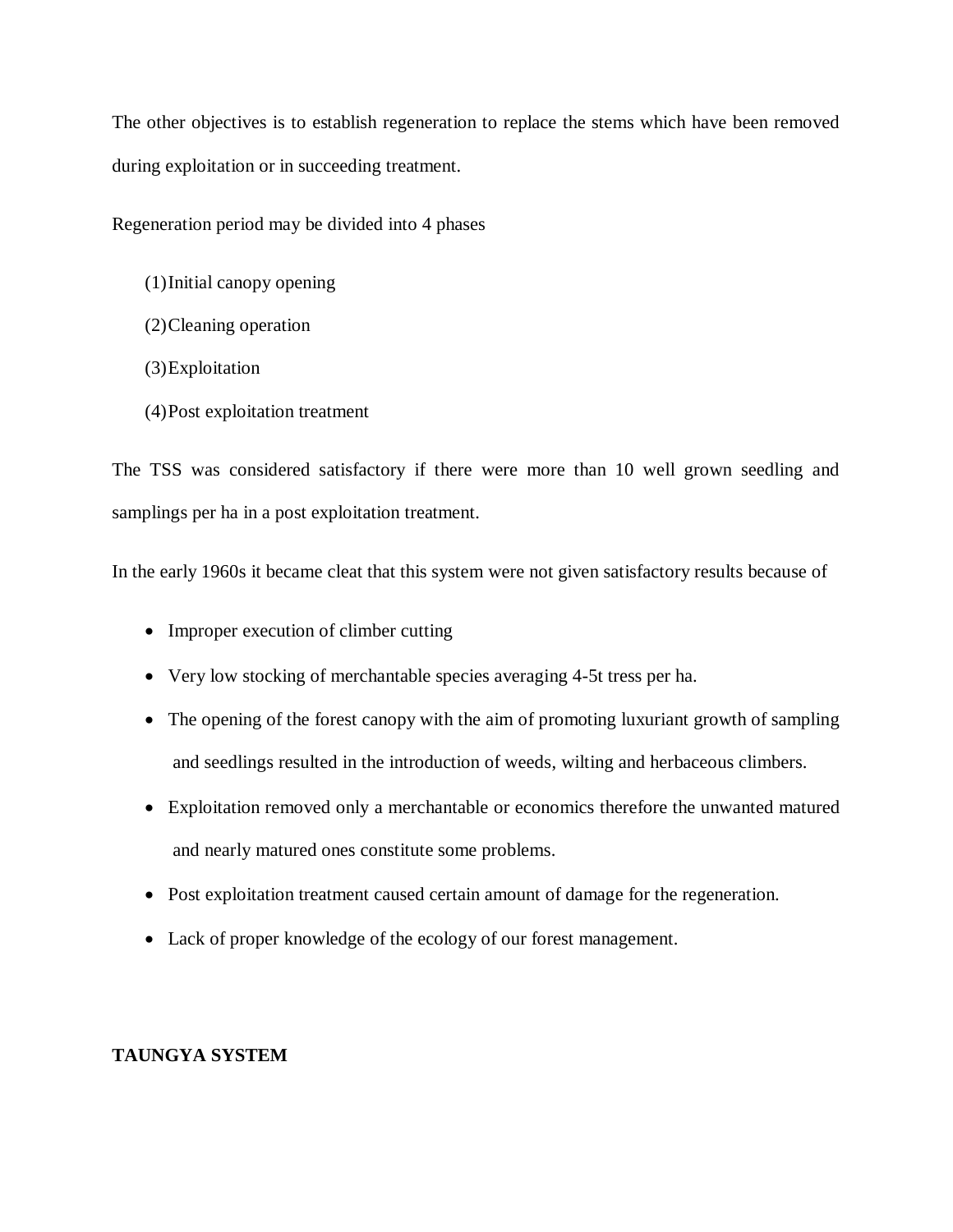Taungya is a Burmise word which literally means hill cultivative and this is because "Taungya" means hill, while "ya" means cultivation.

However, modern concept of Tuangya system is defined as a plantation establishment technique in which forest crops are missed in combination with temporary cultivation of arable crops.

In most places where it was introduced, its earliest initiation was to met within forest reserves surrounding farmers; demand for arable land areas where land elsewhere was scarce. The farmer in turn provides the forester with a cheap means of establishing tree crops, by clearing the site and assisting with tending of the trees crop in its initial stages.

Effective operation at taungya this requires the presence of certain basic socio-economic conditions. These must be kind hunger, the soil must be suitable and stable for agriculture, a nearly community must be reasonably industrious and under-employed, local farmers rarely on bush fallow system to maintain soil fertility and these must be adequate kind for the scheme within comfortable distance from the farming village.

Land hunger and suitability of the soil for agriculture are apparently the most important factors for agriculture.

Other socio-economics factors to be considered for the success of taungya system includes:

Adequate forest land for the scheme

Provision of socio-amenities

Accessibility

Mutual confidence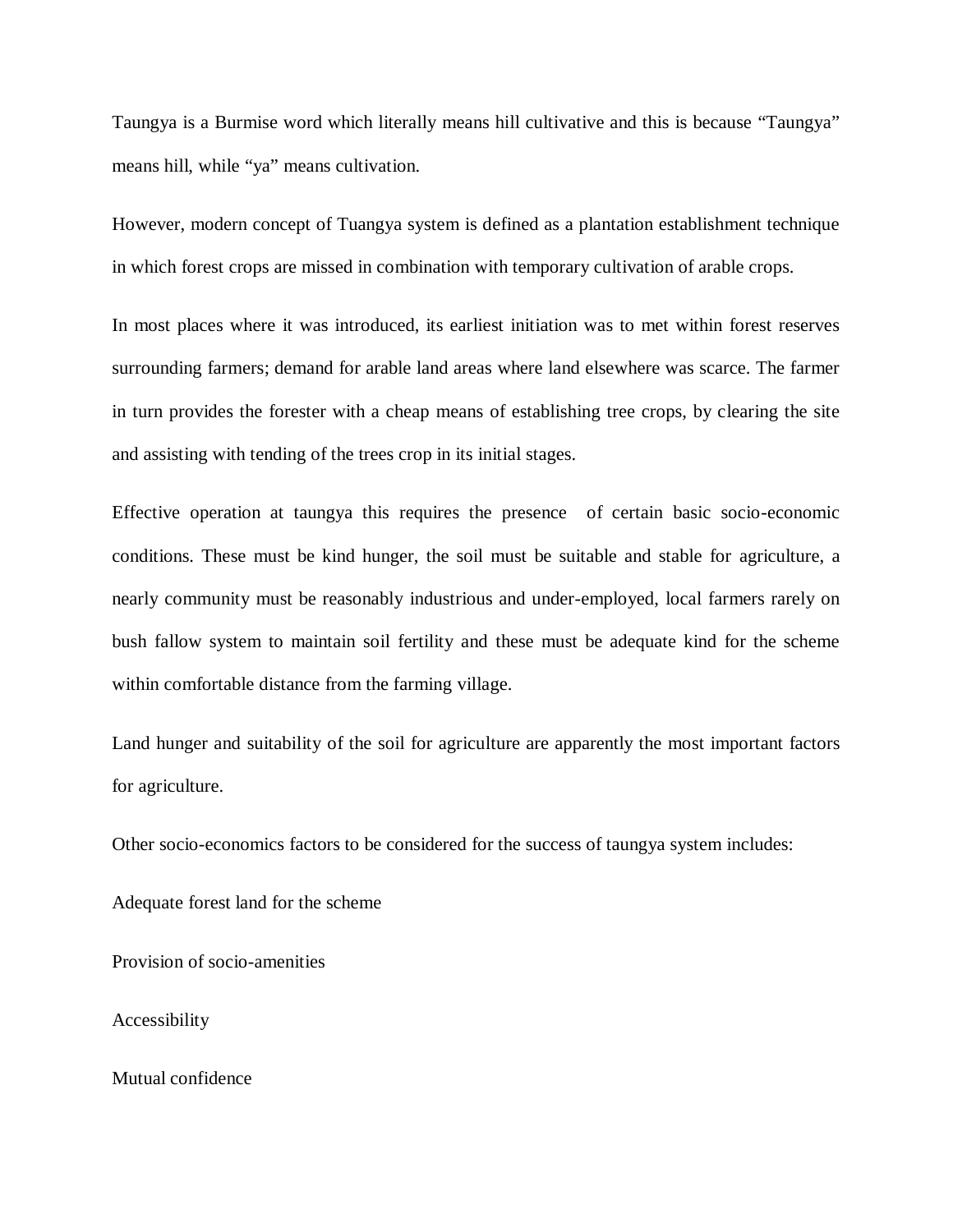#### Species

Agricultural crops chosen should not be those whose nutrient requirement exhausts the soil rapidly, but those that will even replenish the soil.

#### **PROCEDURE FOR TAUNGYA SYSTEM**

Provided the local forming population has some idea o the taungya system i.e. that such concept exist and can be applied in their own situation

The initiative to participate in taungya farming should always come from the farmers themselves.

It has been considered essential to have formal but a firm agreement with the farmers from the onset.

The details of such agreement varied from place to place but alsmot invariably clarified the following points

- (1)Cultivators must obey normal forest laws and regulation
- (2)Areas and periods of cultivation are specialized there in
- (3)Who does the necessary complete felling, burning and cultivation, the demarcation are provision of pegs, the periodic weeding, the planting and the provision of the planting stocks etc are all specified.
- (4)Rules concerning the following are laid down in the agreement.
- a) Rent/security or deposits paid by the cultivators
- b) Any free labour or paid labour given to the farmers
- c) Payments of rewards (if any) to cultivators in form of incentives.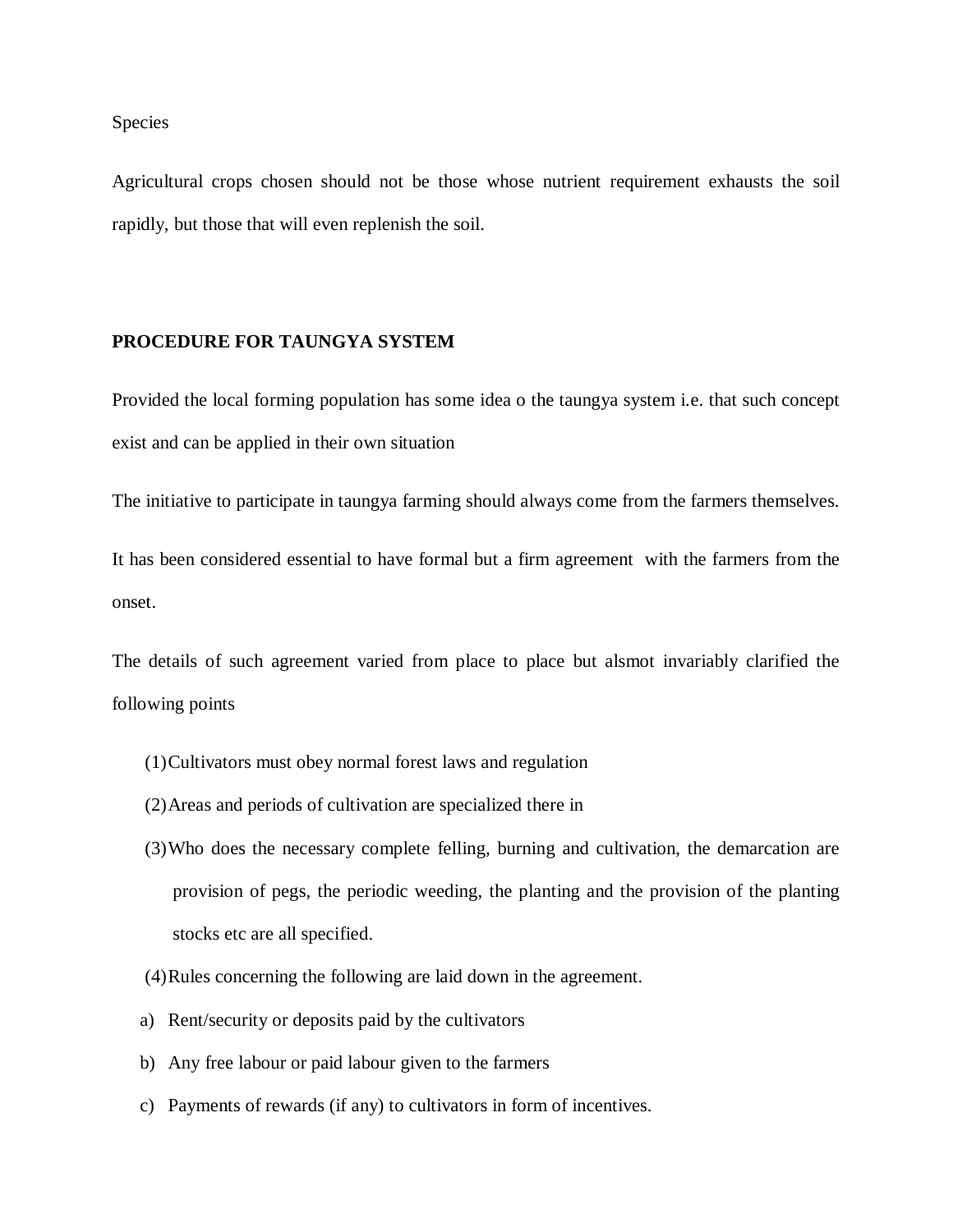- d) Nature of the plantation on vacation i.e. at the end of the agreement.
- e) List of crops that can be grown by the farmers.

## **TENDING OPERATIONS IN TAUNGYA**

• First weeding

Farmers are expected to carry out thorough cleaning are hoeing for a radius of 0cm around each plant where food crops are interfering, this should be removed climbers pegging was done to avoid this.

• Second weeding

All Musanga must be uprooted plus all the operations in above. If cassava is present and spreading widely it will be trimmed. In general, the forestry plants should be given maximum light.

• First cleaning

This is done to free crops from climbers are cut out widely growth to ankle height. In thorny operation, a complete climber cutting is done first followed by assessment to discovered gaps.

# **ADVANTAGES OF TAUNGYA SYSTEM**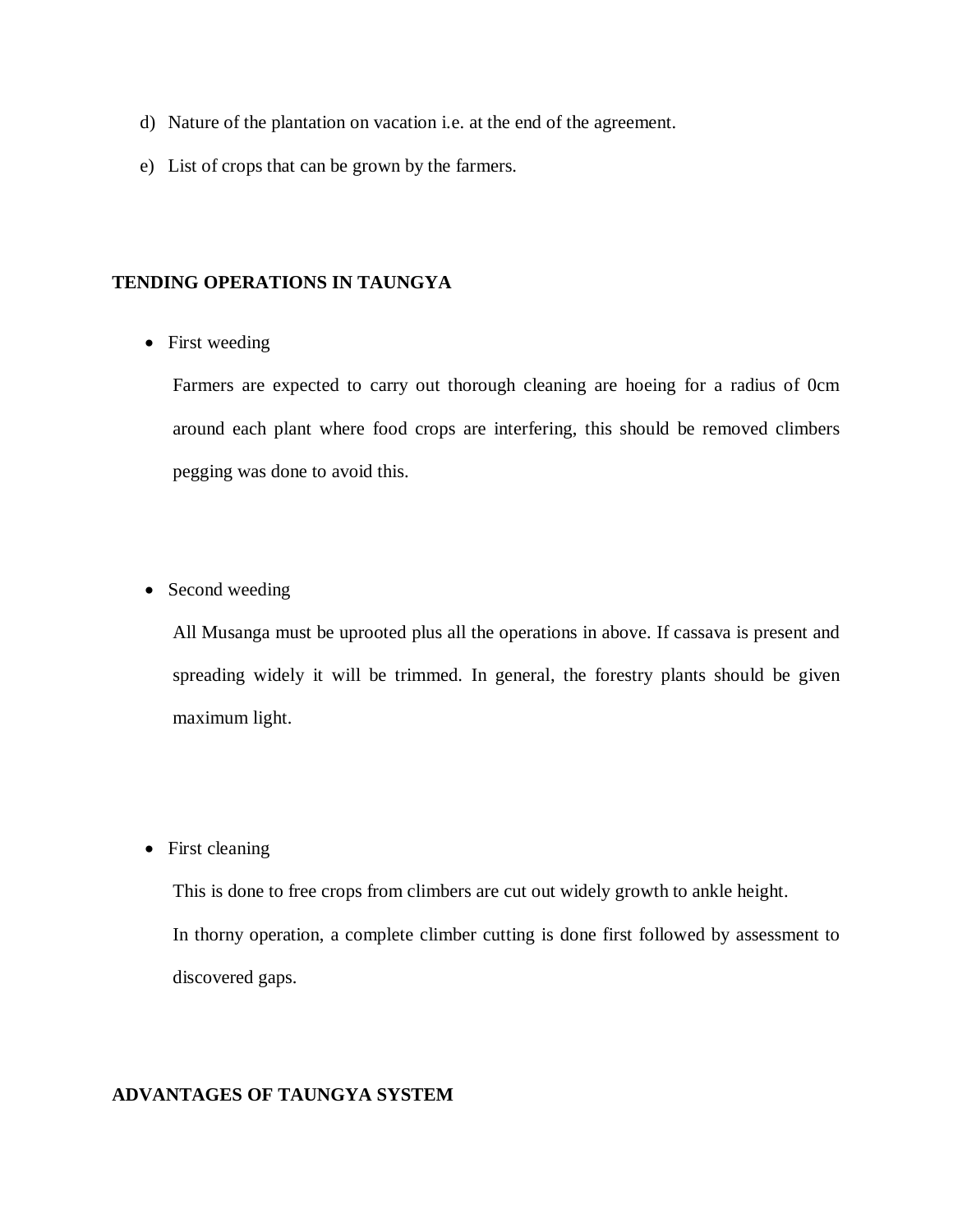- (1)Very cheap means of clearing and forest operations
- (2)Provide maximum light and therefore suitable if light demands.
- (3)It gives excellent silvicultural treatment e.g. site preparation clearing etc.
- (4)Encourages multiple use of land especially whose forest crops are raised side by side with agricultural crops.
- (5)It leads to an increase in the yearly hectare of plantation
- (6)Contribute significantly to the production of the more needed for the nation

#### **DISADVANTAGES OF TAUNGYA**

- 1) Total removal of destruction of all existing vegetation cover is essential and this make the venture unattractive except for the very needy.
- 2) Wide escapement to accommodate the farmers lend to poor form owing to delay in self pruning.
- 3) In pure form like in all pure plantation, taungya crops are highly susceptible to insect and highly epidemic.
- 4) It has limited application, ince it requires some socio-economic factors, coupled with some silvicultural characteristics for its success.
- 5) Taungya always bring about socio problems especially where there is no more land to practice it. The taungya farmer may refused to leave as it had happened in Mamu forest reference in Awka Anambra State. The taungya farmers are menace to forestry department there.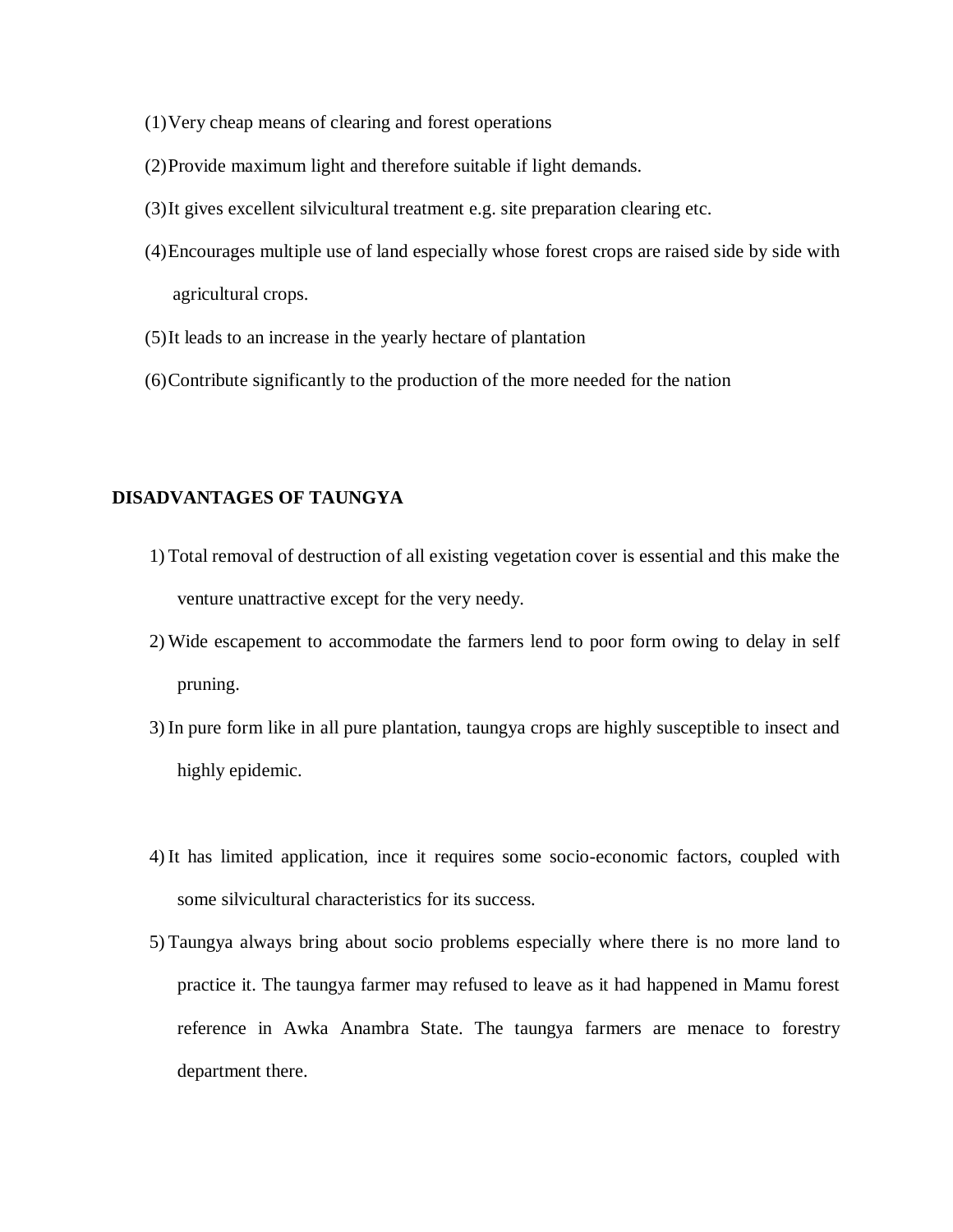- 6) A lot of illegal farming occurred especially when the available space for taungya farming has been exhausted.
- 7) Prepare indiscriminate set fire on plantation so that they conlid reform the land.

#### **ENRICHMENT PLANTING**

Another method which is well established in the tropics. Their term is distinctly applied only to the technique of supplementary seedling regeneration in a naturally poor or degraded forest by means of partial planting. It is therefore a establishment method involving both natural and artificial regeneration.

Enrichment planting is employed to increase the stocking of valuable species in areas where the regeneration of the required species is either scanty, partially successful or completely absent.

It has also been found suitable where species involved cannot be raised satisfactorily in plantation either beers or risks of insect are other disease epidemics or because the species requires some amount of shade at least during its first year or two.

Enrichment planting has also been found useful where exploited or degraded high forest cannot be cleared for reforestation planting owing to lack of taungya facilities and the prohibitive cost of doing so by paid labour.

Under these conditions of poor natural regeneration and inadequate financial resources, enrichment planting may be the only way of covering the around fast to keep pace with exploitation.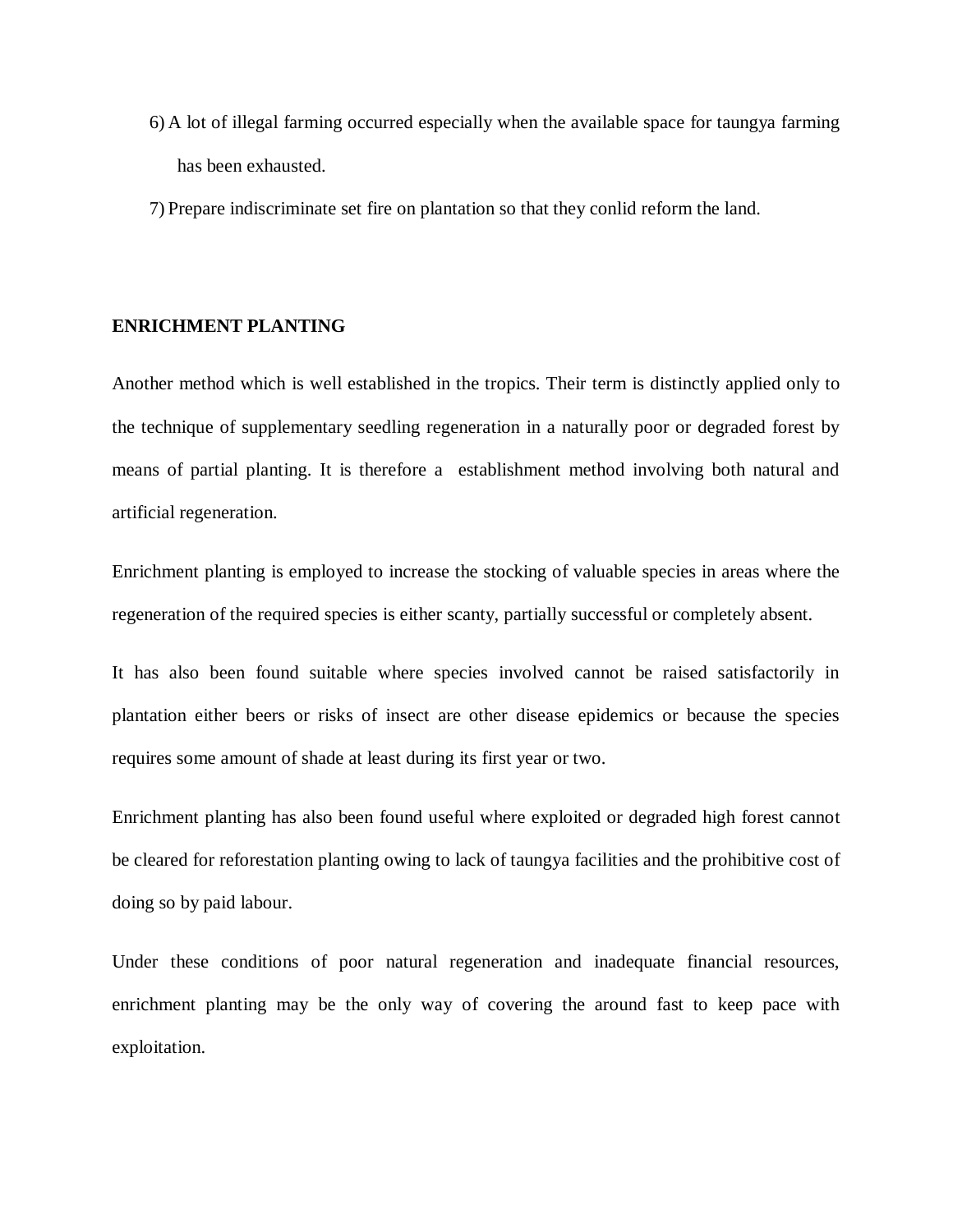By retaining at least part of the canopy during regeneration, the enrichment planting method has ecologically; some of the conservative attributes of the natural forest.

Therefore, the forest has a protective value which the community cannot afford to loose during the period of conversion.

The canopy is self either to reduce initial clearing costs, to avoid totally destroying the forest and its microclimates and influences on its surrounding environment or to assist these species which genuinely grow better under some amount of shade.

It is carried out in two main ways:

- 1) Line planting and
- 2) Group planting

# **LINE PLANTING**

Line planting may be defined as a method of establishing tree crops in lines spaced at intervals equal to or slightly greater than the estimated final crop/tree crown diameter. This idea was conceived and executed forest in Ivory coast.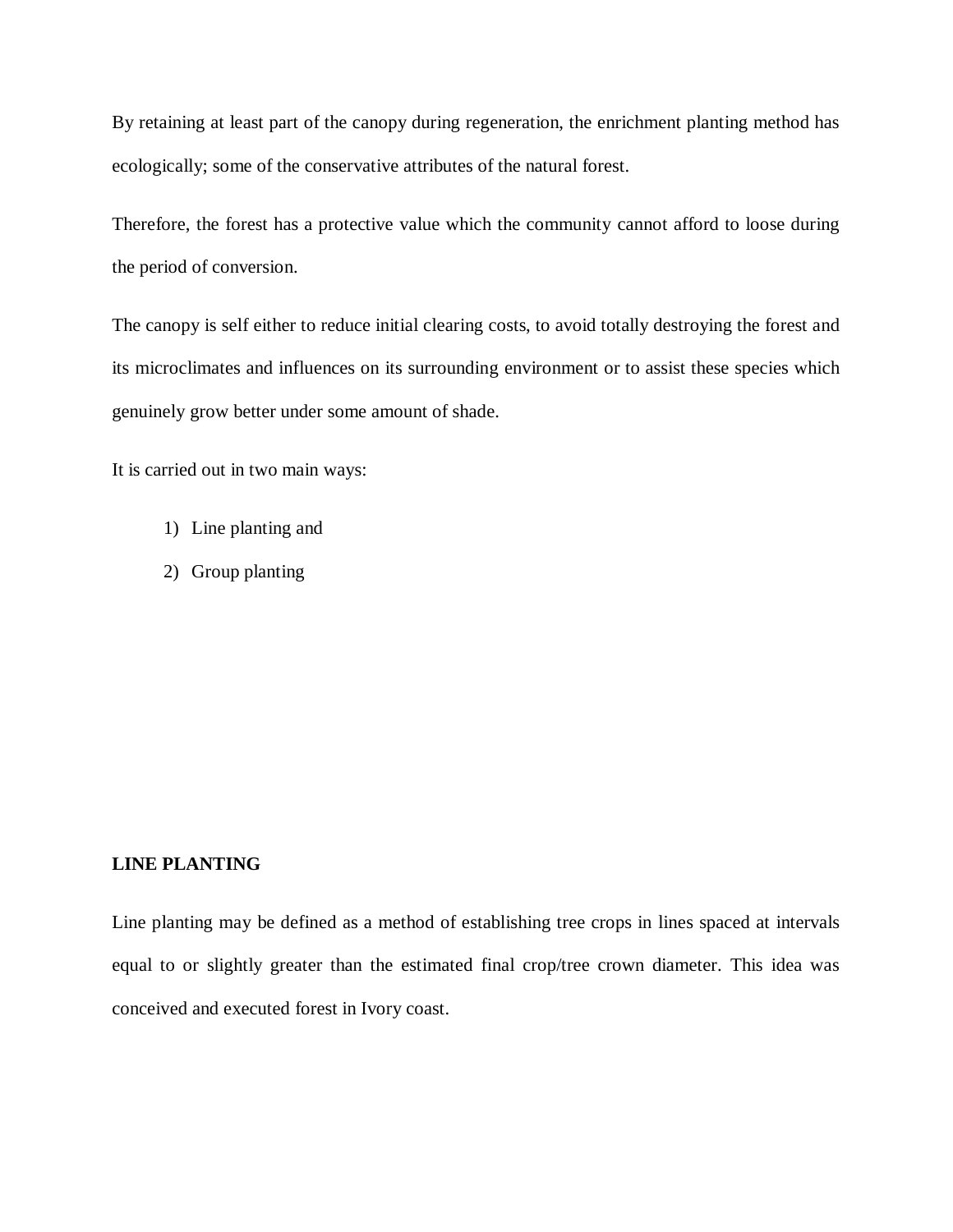The forest can opened by cutting parallel lines equidistant from each other and equivalent to the chosen planting escapement.

Suitable planting stock of proven species is the introduced at regular intervals along the lines. The general aim is to introduced vigorous stems of the selected species so that their crowns are in good light conditions while the rest of the plank is sunk in the direction to ensure that the plants get maximum light from the suns.

Details of the operations involved in line planting differs according to the silvical requirement of the planted species.

#### **GROUP PLANTING**

This method involves tree crops being established in groups. This is a more flexible method which can be applied to al types of forest.

It has been extensively practiced in the West many forest of Uganda where most of the site preparation is done by licensed charcoal burners.

# **PLANTING INTENSITY**

The intensity of planting in both line and group methods depend upon the species involved its expected survival rate during establishment and the number of final crop trees envisaged, the cost of swellings and planting them as well as the density of any existing advanced growth.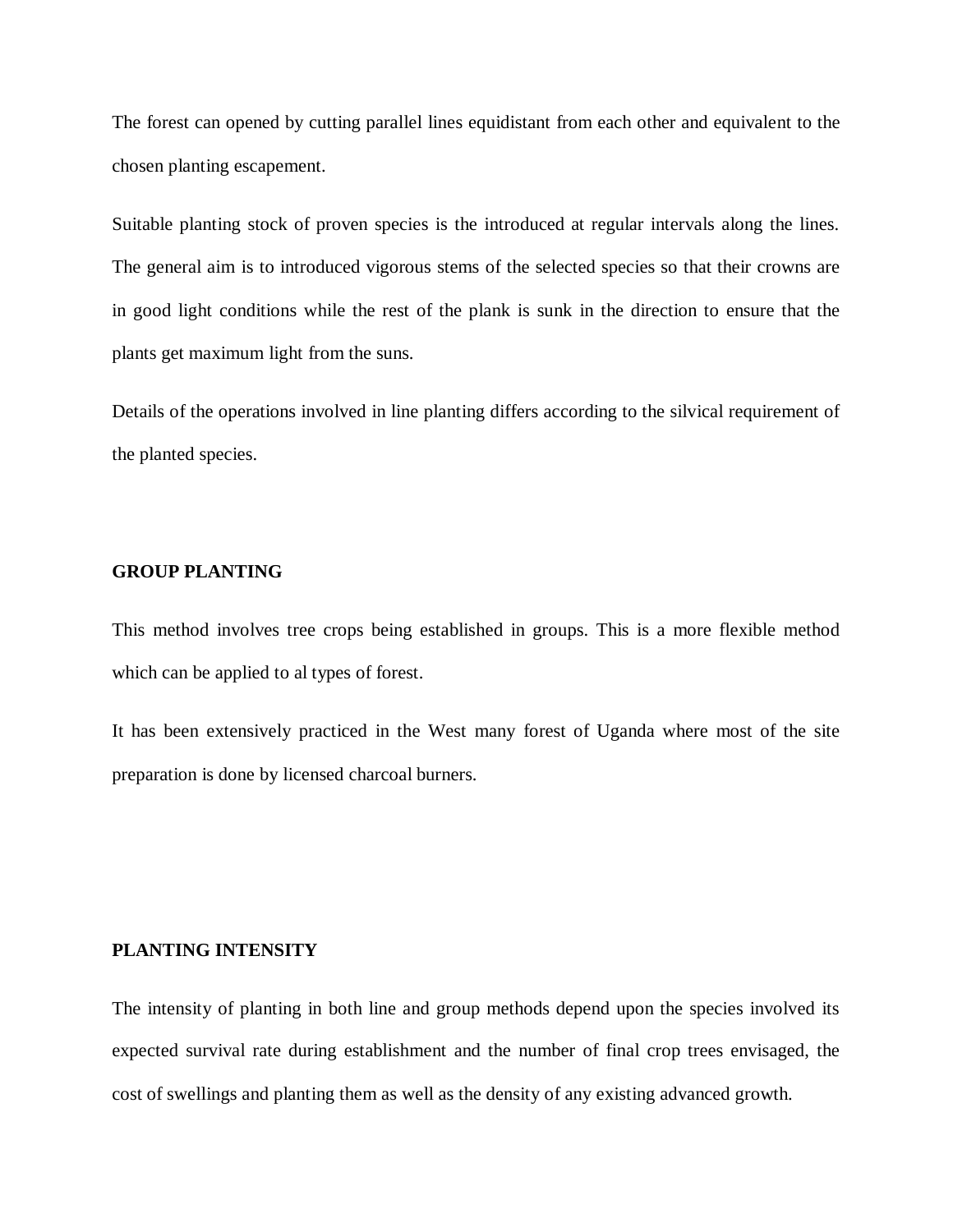In line planting it is generally cheaper to have the lines at the final crop. Spacing and to allow for wastages along the lines by planting closely.

Group planting where systematically arranged, should also be spaced at the final crop distance and allowance made for causalities on the spot.

No further tending operation is usually given to group planting. In line planting, failures are replanted usually with the same species. If the results are however particularly poor, another species may be used.

Enrichment planting is however criticized on several grounds

- (1) To some people, it is suitable only where large and veneer wood are in demand.
- (2) If thinning is required, the method is less productive than clear felling and planting.
- (3) To succeed, browsing animals must be either absent, scarce or have legible effects on the planted trees.
- (4) Group planting sounds attractive as a means of filling gaps created by logging or by patching regeneration but in practice, it is extremely difficult to control.

To obtain sweepers from enrichment planting, the following precautions must be taken.

Species appropriate to the ecological status of the vegetation to be enriched must be selected. Generally the species should have the following basic qualities. Easy establishment, fast rate of growth, development of a good early crown to shade out fast growing light demanding weeds and resistance to diseases and insect pests. Colonizing or gap-filling light demanding types have generally have been found successful in this regard.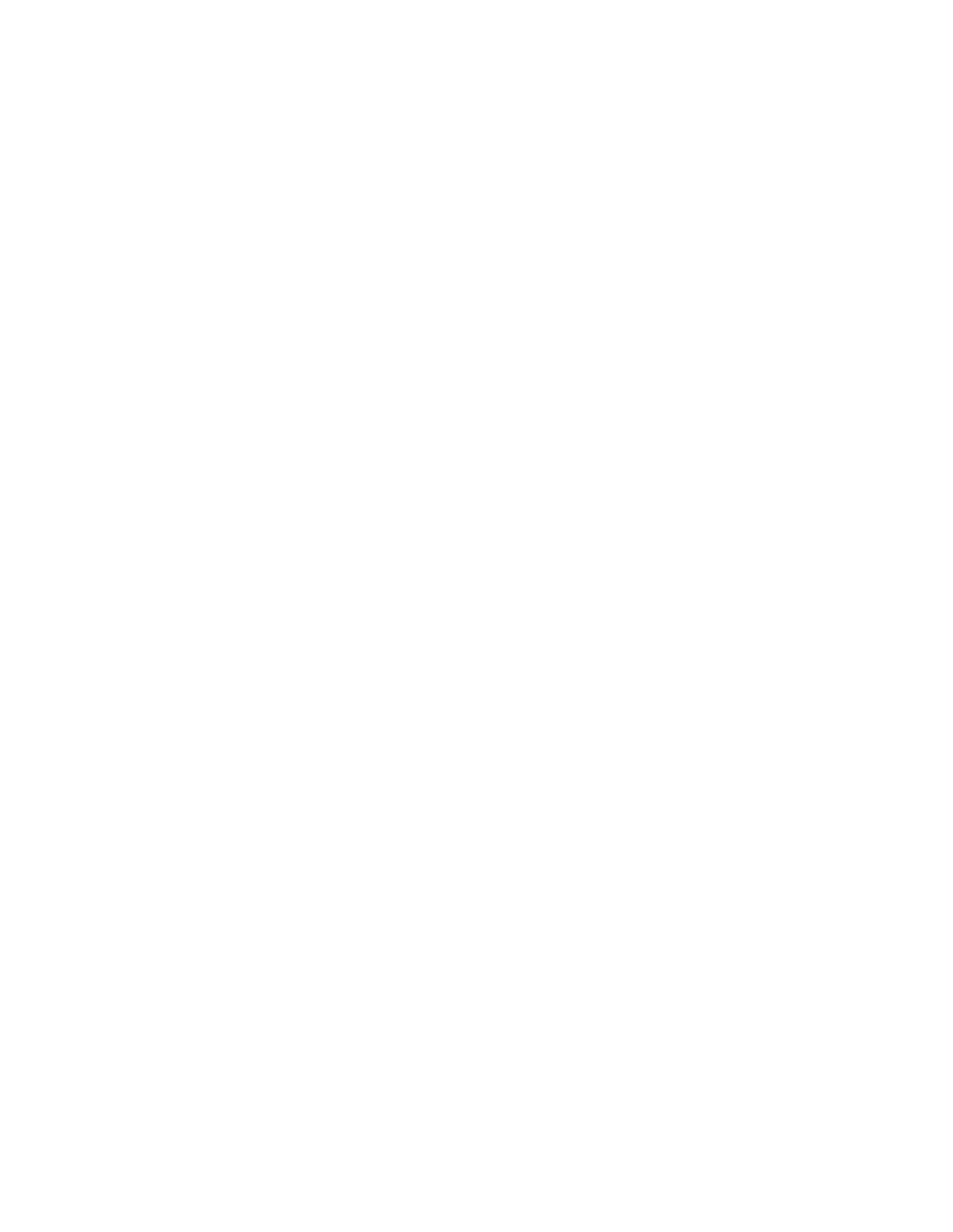#### **INTORDUCTION TO SILVICULTURAL TECHNIQUES IN NIGERIA FOREST**

Nigeria is known to be rich in forest reserve (Adeyoju 1975, Omoluabi 1990), despite increase rate of deforestation, Recent estimate by FAO (1995) .Reported that 17% of total land area in Nigeria support forest and other wood land. While total forest area now stand at 15,785mg ha, total volume and volume per ha are  $1000m<sup>3</sup>$  and  $64m<sup>3</sup>$  respectively. The management of this important renewable natural resources to enhance their productivity is the most challenging basic for consequent to increase in population and increase in standard of having they demand as for forest products and services is also on the increase. For instance, it has been estimated by 1995 that by the year 2010, consumption of industrial round wood, fuel wood and based panel wish rise to 13-8161 and  $1178m<sup>3</sup>$  respectively.

Silviculture comes to forest development in the biological aspect. The silviculture is change with the responsibility of developing appropriate techniques requires for the formation of tress and regeneration of volume forest.

From the move view of silviculture, 3 main types of vegetation based on accessibility a trees to water supply are recognized these is the mayroue forest low land round forest formations are all present in Nigeria. In addition to that plantation i.e. man made forest, currently estimated at 213, 730 ha (Omoluabi a others 1990).

Appropriate silvicultural tools in Nigeria must be mineral of the divergent natural forest formation emergent plantation forest influence previous silvicultural treatment as well as site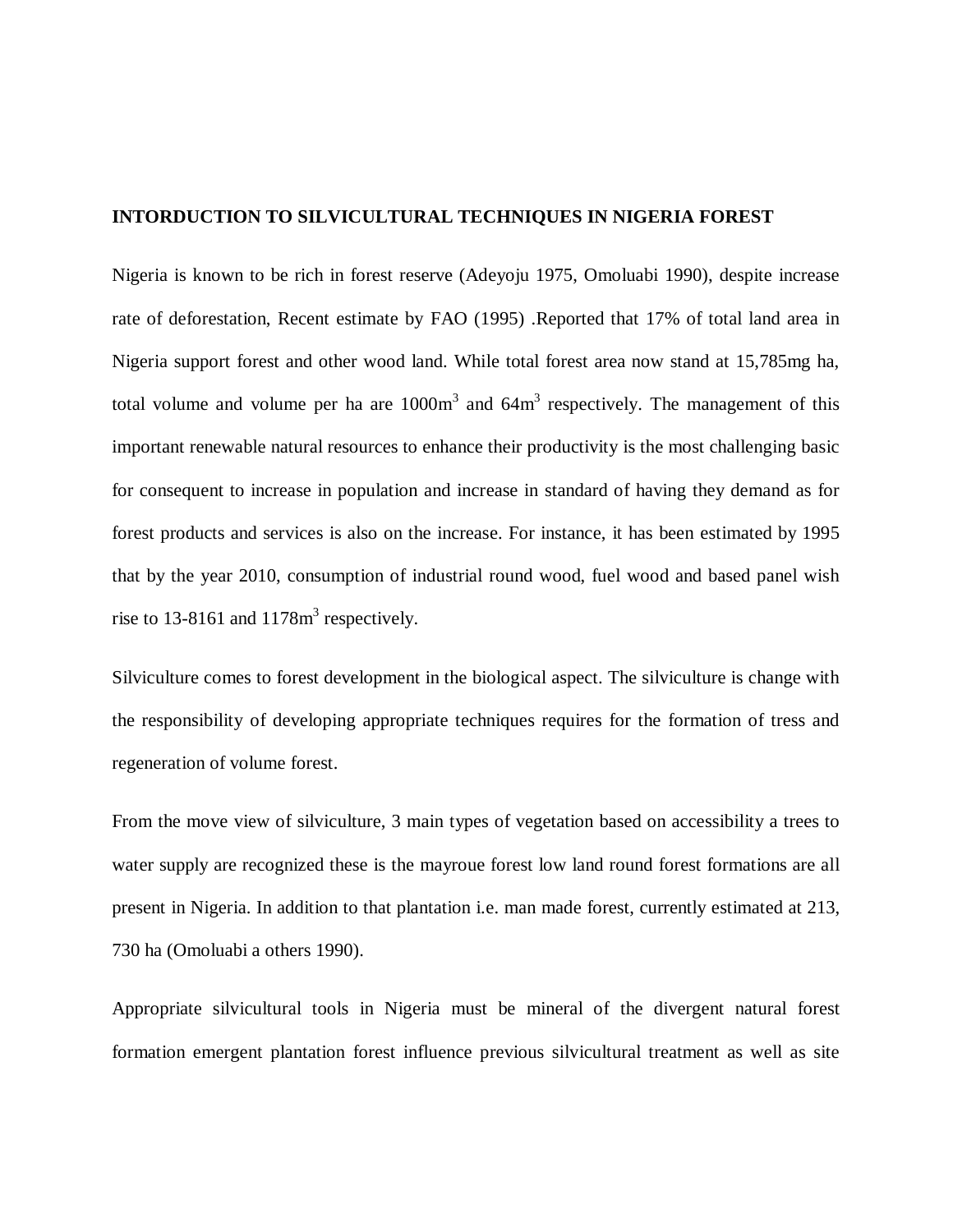species challenges in national foresting such as erosion control in the eastern part of the control reforestation in western part and desertification control in the per northern part of the country.

#### **WHAT ARE SILVICULTURAL PRACTICES/TECHNIQUE**

Silvicultural practices could be define as scientifically devised treatment singly or combination in to the forest with the aim to enhancing productivity on per ha basis. The application of these treatments both in time and space vary with forest formation and object of management, some of these practices are choice of spp nursery operation establishment techniques of seedlings, vegetative propagation disease control, canopy management, fertilizer application, myconiza, inoculation use of tire etc.

#### **STRUCTURE AND COMPOSITION OF FOREST**

Generally tropical forest divided into 2 types equipment forest and dry deciduous forest. This is based on the presence or absence of a dry season. While the equatorial forest have their rawn evenly distributed.

In Nigeria for e.g. the rawn forest at sapoba falls into equatorial group. This forest has animal temperature of  $24^{\circ}$ C. A further requirement for the development of this type of forest is that the soil must be deep and well dawned there is also a heavily leaf fall from the vegetation which provide a constant sources of humus and nutrient that ensures its lutirant, this domatic condition are conducive to the growth of several spp and therefore account for the greater no of spp per hectare, all this trees (in equatorial are constantly in competition for light, nutrient and other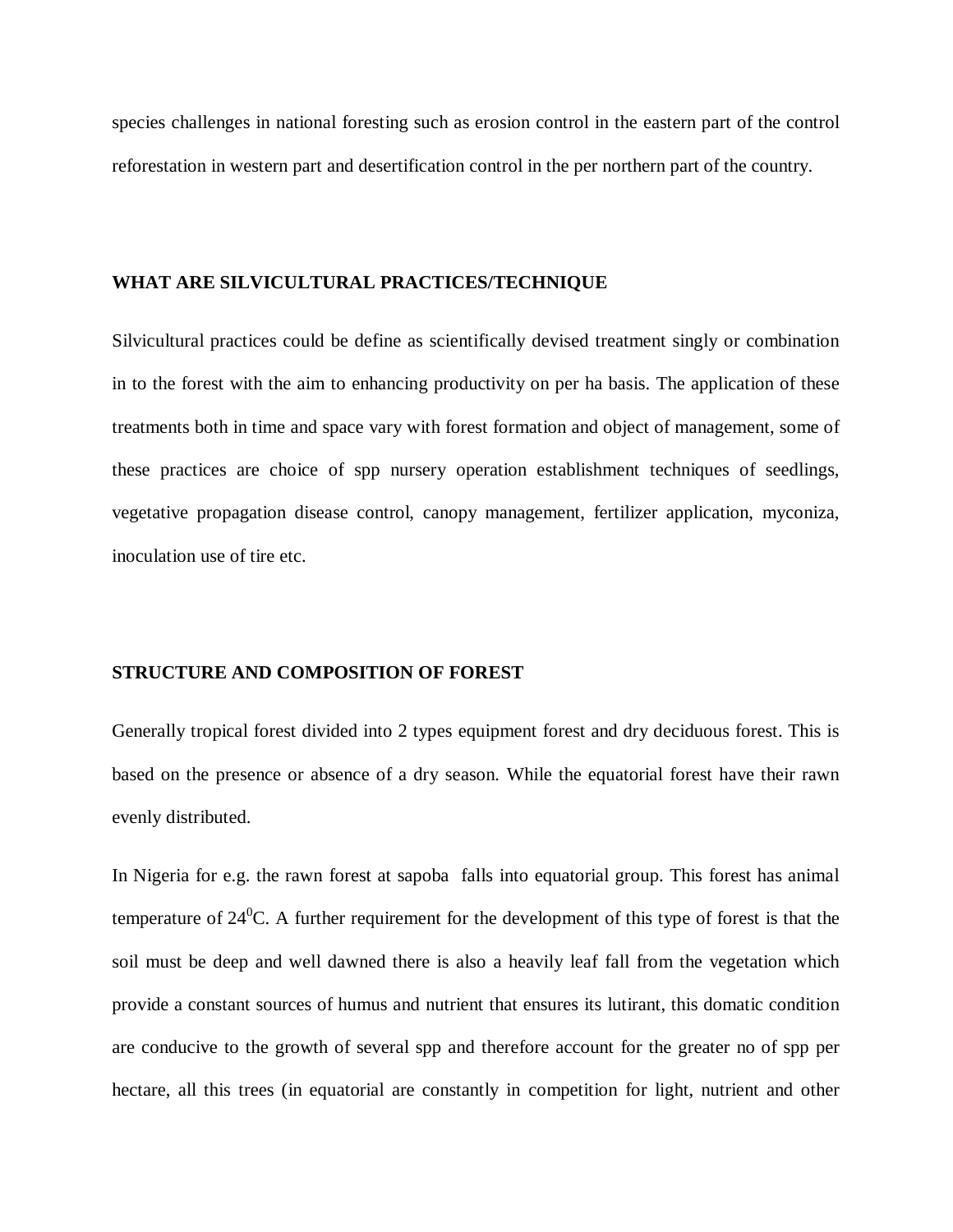growth factors. This competition result in a definite structure for the forest, the tallest tree usually rise above the general level i.e. emergence below this are shorter trees which form a general canopy for the forest i.e. dominant followed by co-dominant, followed by the shrubs and herbs layer.

The dry deciduous forest, this is simplify by the savannah or the wood land, this forest consist of rather open wood land characteristics by tall grasses usually 1.8m helping or more and trees with short boles well developed and in tuber is wood land may have their crown factory and in some cases it may be uniform to prevent grass growth. It is usually divalent into 1 or 2 strata with grass dominating the herbs layer where present as the rawn fall decreases and the dry season becomes layer the forest component decreases in no and become more widely space in extreme case the vegetation becomes mainly of grass, the density of the canopy with the dry deciduous forest also varies with ecliptic condition (soil) and the extent at human interferences grass fire are frequent in the dry season in the savannah in Nigeria, all stages from dense wooded savannah are available.

#### **PROCEDURE HOW TO RECOGNIZE THE FOREST STRUCTURE CREED**

- Identify/estimate height of component trees in selected sample plot and sketch the profile.
- Identify the spp. Count and measured the chameter at breast height at all woody trees above the shrubs layer, the plot size is usually 20m x 20m.
- Summarize the frequency of occurrence according to species.
- Summarize the stands basal area on spp base.
- What % age of the trees spp are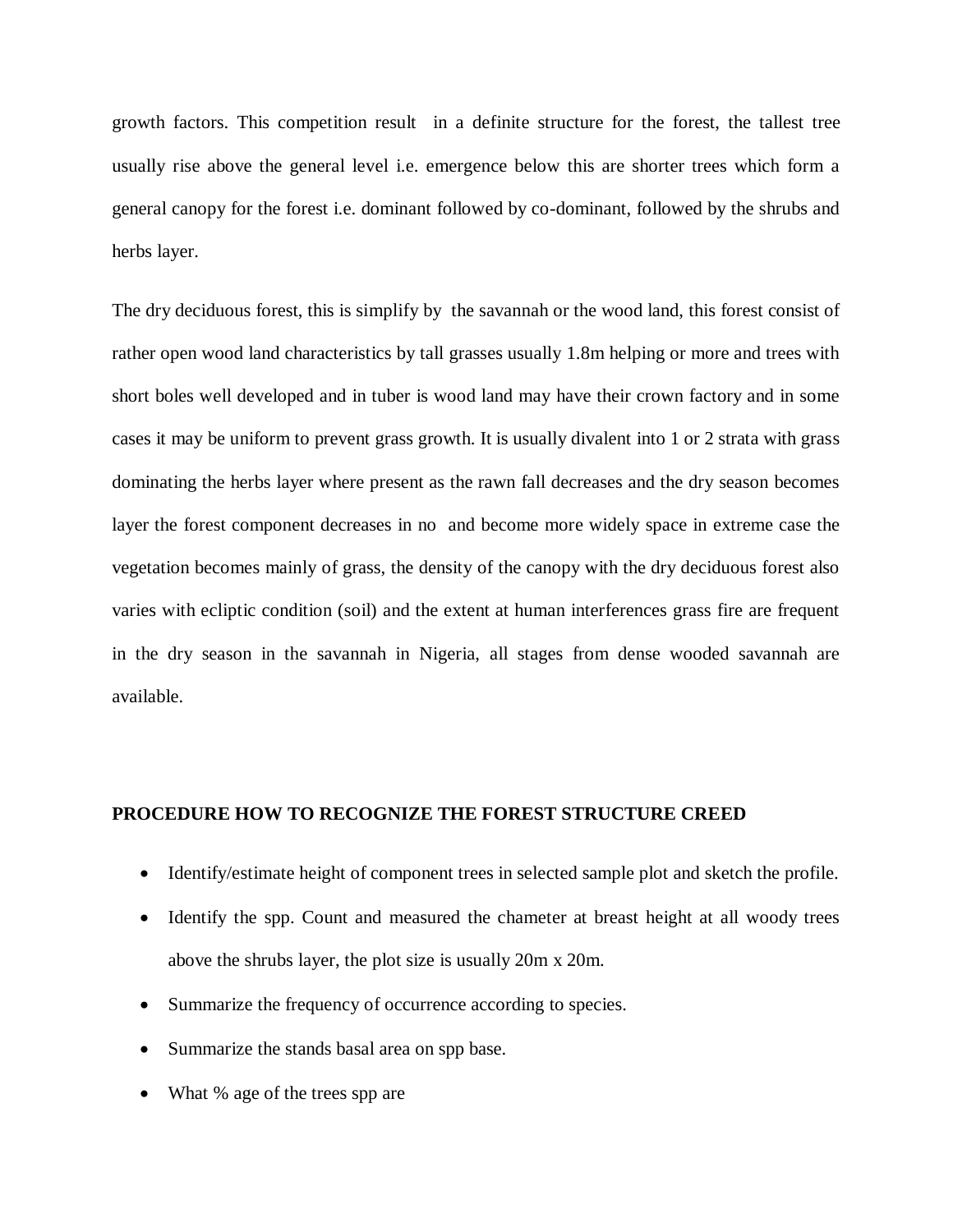- 1. Taken by industries
- 2. What % are in a species family
- 3. What % age represented by trees that are not used by industries
- 4. what % of the standing basal area can be taken by industry.
- Will you advanced cater the perspective of these forests (a) as silviculture (b) as ecologists. .

#### **CHOICE OF REGENERATION SYSTEM**

The choice of an appropriate regeneration system is base on accurate assessment of the quantity, distribution and loving condition of seedling on ground proper decision must be made on what inducement treatment is required, if the seedling population is in adequate where the tending operation necessary to establish and develop the seedling must be determined decision on this matter must be made before the forest is harvested, the required information obtained using a diagnostic linear sampling techniques this technique in instable the use of contiguous sample plots arranged linearly across the forest to assess the presence of require spp. Their abundance and relative treatment from intolerance from weed, 3 plot sizes are commonly use in this assessment which are the 2m, 5m and 10m square plot the  $2m^2$  plot technique provide information on safety distribution and spp composition economic seedlings present at the time of sampling the  $5m^2$  and  $10m^2$  plot techniques are used to judge the success and condition of regeneration for tending preservation and probable composition of the feature crops continue shortly after the nursery record.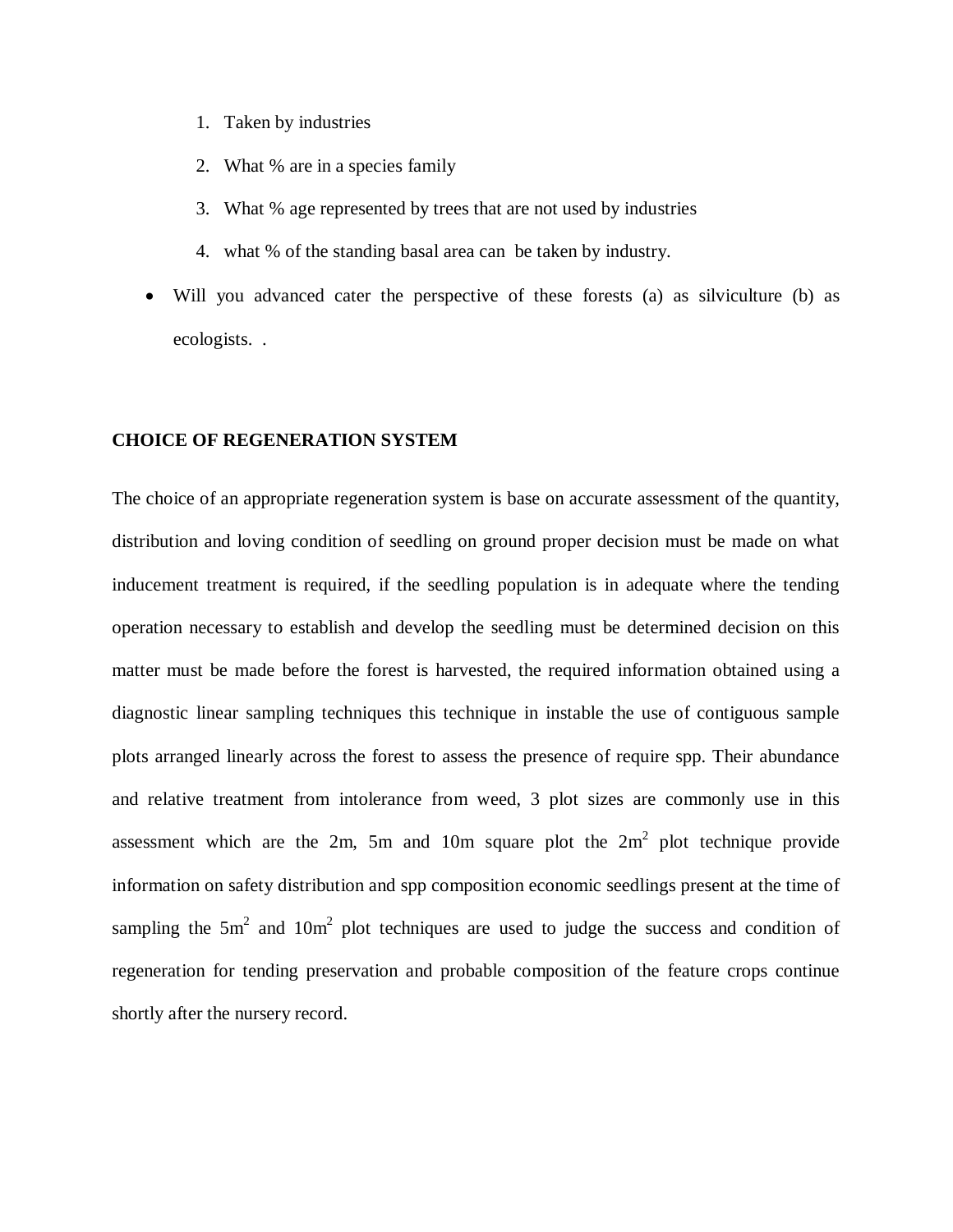Augmenting natural regeneration linear sampling helps as to diagnose the best method for regenerating natural forest. Areas with an adequate nos of uniformly distributed economic seedling are usually regenerated naturally. Under favourable circumstance, the area of the forest their may be cleared and artificially regenerated. The environment planting techniques is used in s naturally poor or degraded forest. The main object of this techniques is to increase the stocking of economic spp where seedling population of the required spp is either scanty or completely absent sometimes etc coiled or degraded high forest can not be cleared completely for reforestation due to high cost of labour and infrastructures in the area, under this condition of poor regeneration and inadequate financial resource, enrichment planting is usually the only way to keep the pace with exploitation, this techniques is also used in protection forest and water shed management. Where it is essential to avoid total destruction of the forest cover and its micro-do mate.

#### **DIRECT SEEDLING**

In this method, the forester broadcast the seeds directly onto the forest floor either manually or with the use of helicopter from the air. It's a regeneration method it is generally facal with series of obstacles, in the first place the seeds germinate over a period of time producing various grades and sizes of seedling, many of this seedling may not be able to withstand pest, diseases and relents there is also the tendency to sow much seed per unit plants expected.

#### **REGENERATION THRO PLANTATION**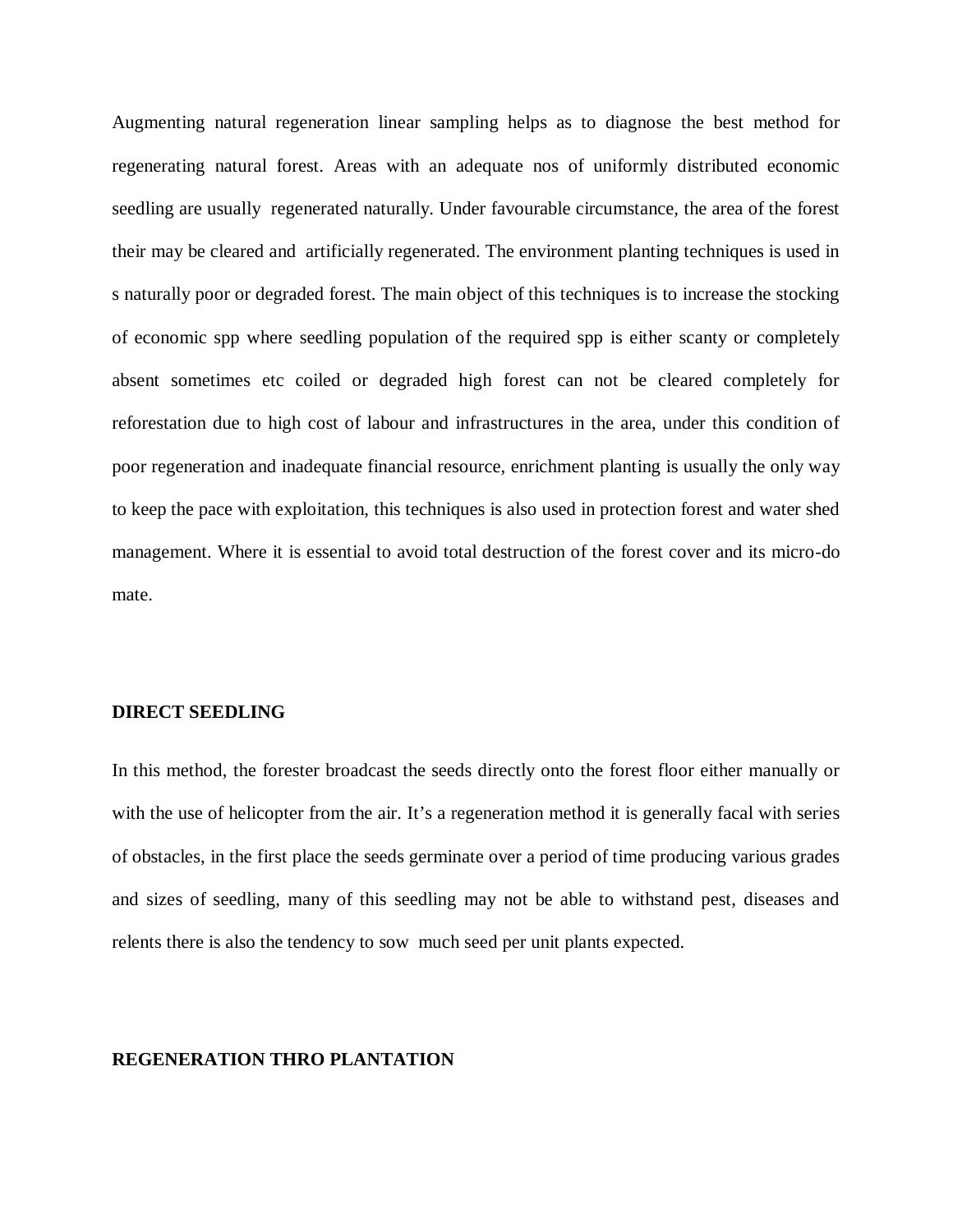This differ from direct seedling mainly bass –planted seedless are busy taken care of until they have successfully pass the critical stage of germination. It is generating stated/will thrown that anyone can plant trees best not everyone that can plant the successfully combine best right spp with the right sites to achieve the best grant and survival following time provide steps or procedure is require for successful to rest planted foresters can and do achieves the by taken it following procedures.

- Chosen the right spp and provinces
- Planting of good quantity seedlings
- Protecting seedling throughout the period from nursery to planting
- Planting trees incorrect manner and time
- Protecting seddling during initial stange after planting out (frost planting practices)

These are chaw, any foresters who nestlent anyone of them guarantees failure.

# **FACTORS TO BE CONSIDERED IN CHOSEN SPP**

- The closeness of correlation between site factor and silvicultural requirement of your light intercity plot ponds
- The suitability of the spp for the object of management e.g. for poles tenk, macidea diderichii cassia, zenks for fuel wood. It the form to check wind erosion Asdirachta indica, landslide (steep slopes) Ancadinor exidantali, to drawn flooded area or repulate stream flow Antotrophalous cadahana, to to got desertification Acacoa.
- Adaptability of the desired silvicultural system with the chosen spp.
- Effect A the spp on site (particularly on the long term basis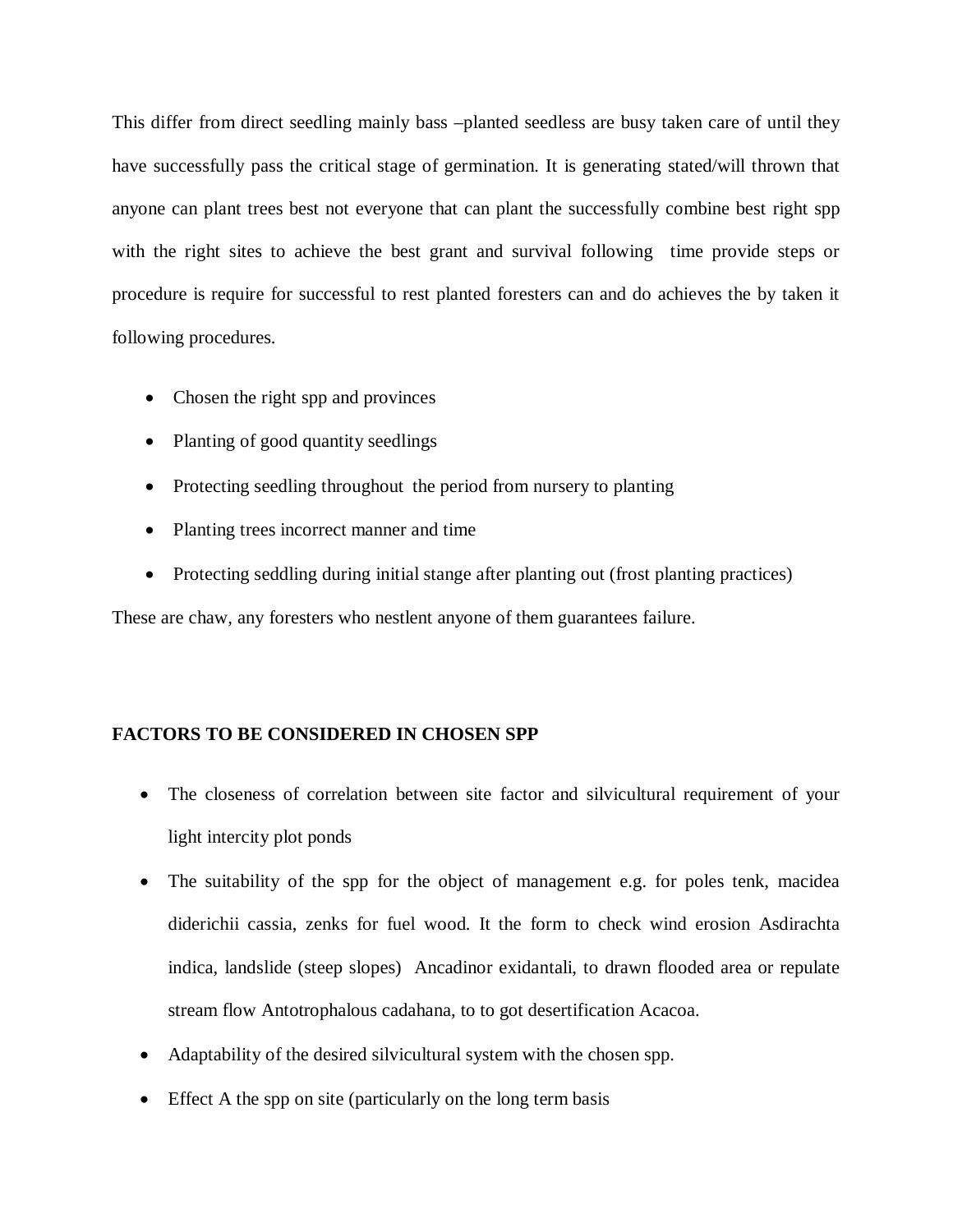- The cost of regeneration this is with respect to (a) Insect and tugii attack (b) weed growth and control (c) Self provisory ability of your spp e.g. Gliricodoa a sepium
- Market demand must be guaranteed

#### **NURSERY MANAGEMENT**

Prior to afforestation programme in Nigeria trees were allows to regenerate naturally.

This graduated to enrichment planting. This method of natural regeneration failed since the system could not med wood demand on sustain yield basis. Alyson indigenous trees have low growth rate consequently fast growing egotist tress were introduced, with the introduction of plantation programme, the necessity to produce seedling in the nursery became necessary. Hence the argument of temporal and permanent nurseries with the introduction of these nurseries, healthy and vigorous seedling could be produced and the quality and quantity control. Generally nurseries are divided into 2.

### **Temporary nursery**

This type of nursery serves for short come in producing planting stock for definite site at a particular time. As sson as the planting programme is accomplished. The temporary nursery is abandoned. The nursery is usually sited where residual organic mater of exploited forest area can be utilized.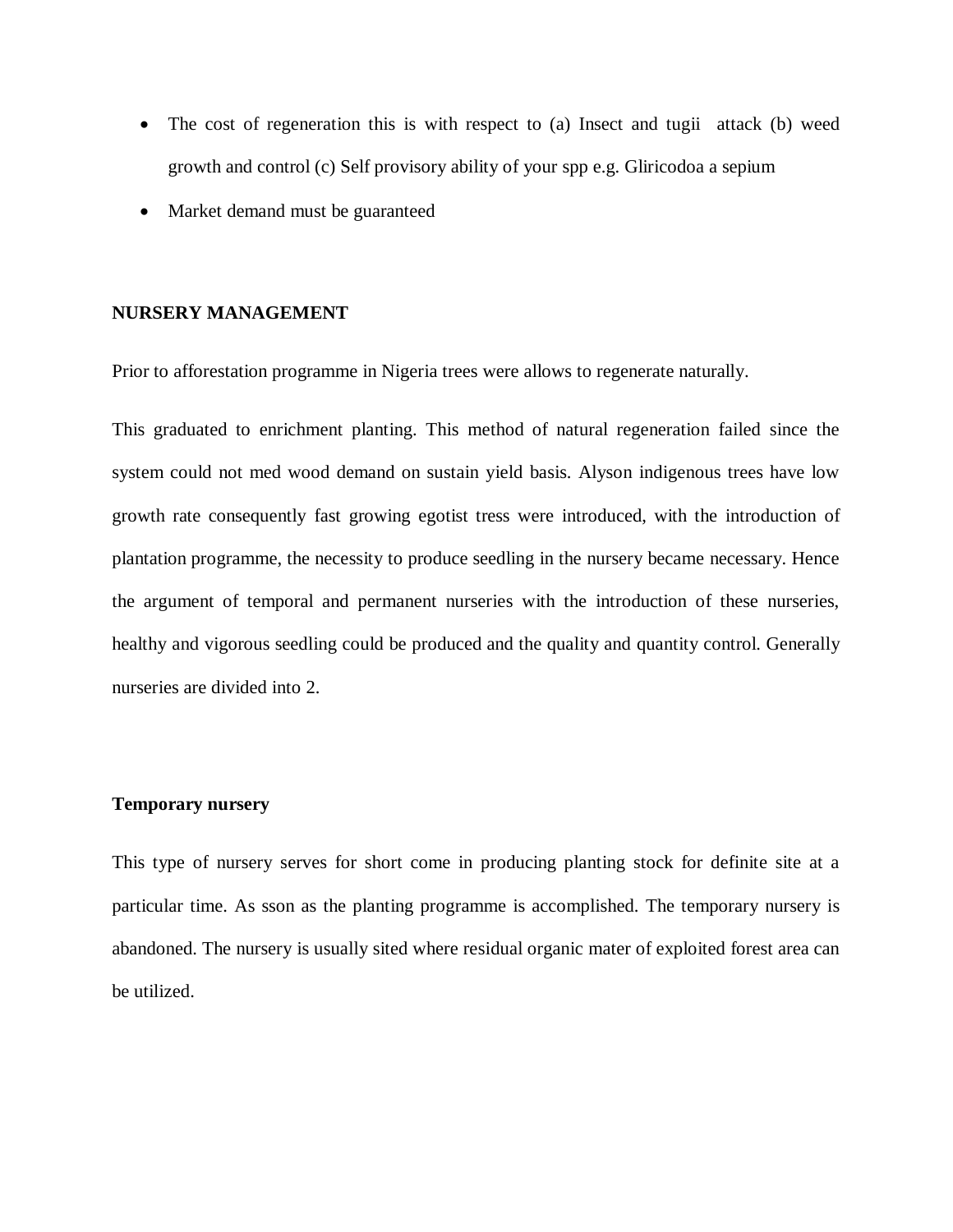In some cases, when the nutrient of the area is exprcrited, the temporary nursery is moved from one pace to another. Temporary nursery is usually sited very close to the operation site. Therefore the risk of seedling damage is reduced. Also, considerable tone is gained.

From lifting of seedling to the play site, However, the retention of experience labourer as attached below as soon as the nursery is shift, new set of labourer is employed. Temporary nursery may not be close to a village where labourer can be early employed.

#### **PERMANENT NURSERY**

This is nursery where every facility for seedling product are available, such as irrigation system, seed, stores and mechanized nursery equipment. It is however very extensive to complicated a permanent nursery because of the amount of capital cutting a large quantity of seedling can be produced them in temporary nursery. The cost of transportation of seedling is very high.

#### **SELECTION OF NURSERY SITE**

- (1) Physiography (landscape, terrain or topography)
- (2) Labour
- (3) Accessibility

### It is also reported for beating-up operation

Water supply – water must be close to the nursery either from the stream or public system. Lack of moisture in plant even far a day especially in dry region can lead to high mortality (Bharatu,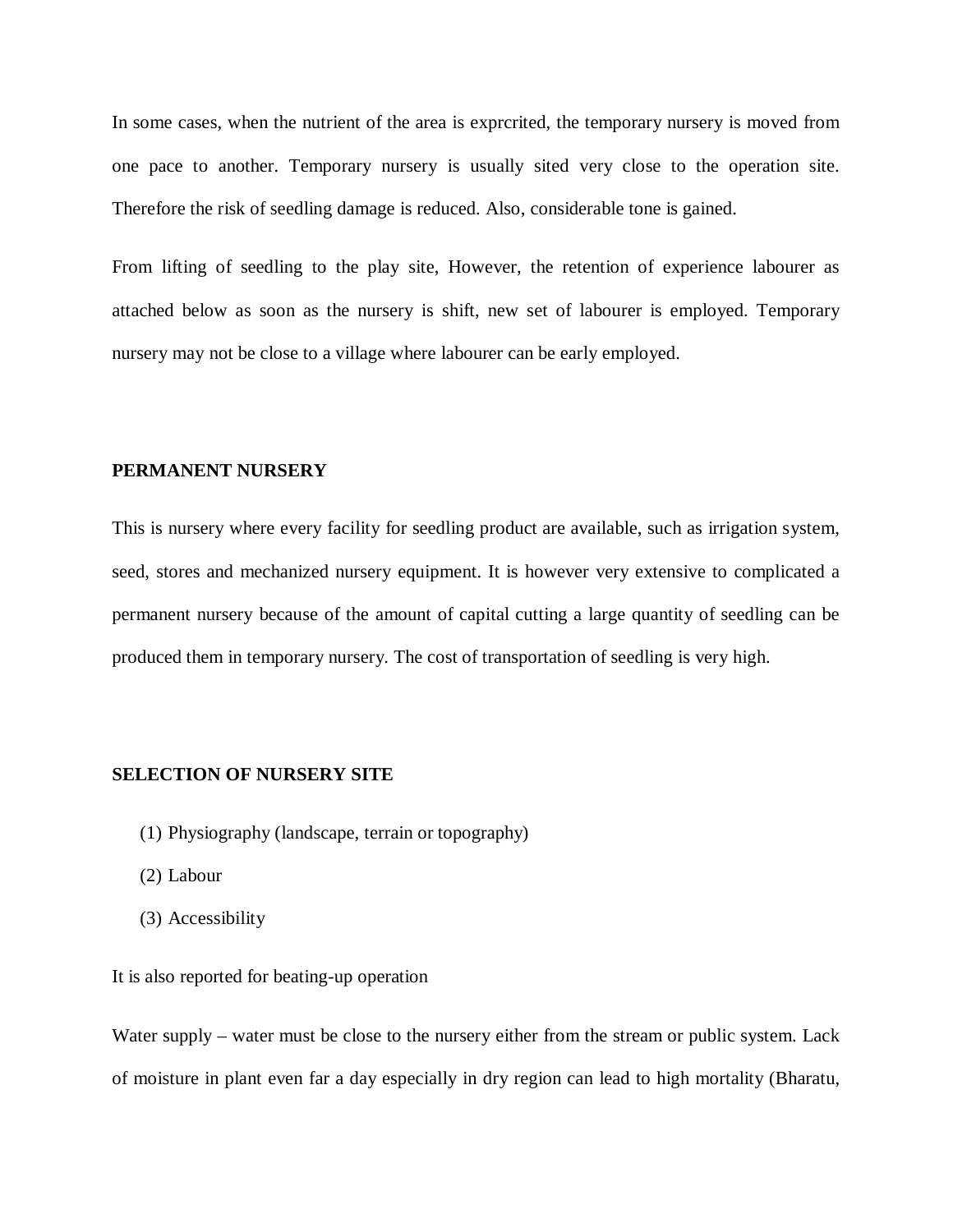1973). The quality of water is very important. Seedlings such as pine as very sensitive to water at pH level. The pit should be less than 7. The waste must be liable census continuity.

Site preparation – The past history of the site must be known so as not to inherit areas invested with pathogen. If the area chosen is a forest area or derived forest, their will be a need for brushing the forest floor followed by providing and burrowing. In addition to cleaning the nursery site it is necessary to tell trees outside the nursery nursery may intensive in future operations.

# **NURSERY LAY OUT**

A well layout nursery takes into consideration results of ground survey so as to identity certain features or land marks of a particular area. The main structure of any nursery include, fencing, building for offices and stores, potting shed, seed germination area, central growing area containing potted plant and irrigation system.

#### **FENCING**

The entire over must be surrounded by fence. The fence should be of reinforced concrete or stell with a top height above ground level of about 2.4m. this is an extensive methods alternatives are life fences with trees/shrub.

The essence of fencing is to cub incidence of theft and menace caused by rodents and other animals. It is desirable to have 2 gates situated on the side facing the main approach to the nursery.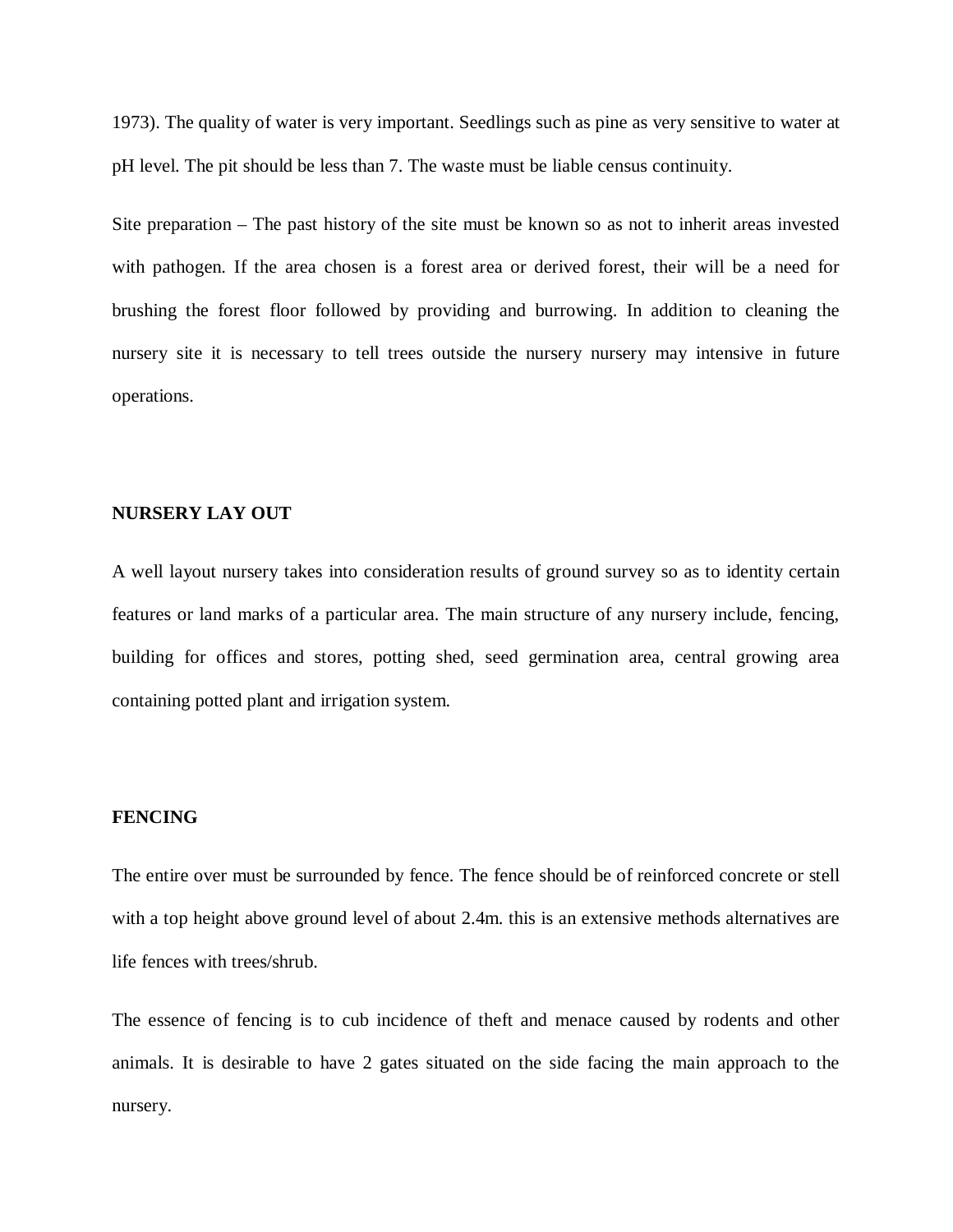#### **HYGIENE IN THE NURSERY**

Various diseases are associated with seedlings in the nursery, these categories of fungi, virus, bacteria, some of these are as follows

- (1) Damping-off disease: this is a fungi attack or young seedling in the germination bed, the characteristics symptoms is the stem rut at the coller which causes the seedling to fall over. The causal organism is phylum control is usually by fungicides and sterilizing the soil or avoid water-logging in the pit.
- (2) Insect attack: Attack causes loss of leaves, premature leave fall and leave distortion, regular phyto sanitary spray with Lindane (kokotin) has proceed effective in controlling the attack on triplocyton sclerexylion cobeche.
- (3) Pest: Rats and mice are the most troublesome of the pest, they attack the seed bed and exume the seed and cut seedling. Prevention can be effected if the seed bed is covered with wire mesh of size number 4.

### **RECORDS IN THE NURSERY**

The efficiency of a nursery is based on 2 factors which are production and cost. The nursery manager must be able to produce the required quality of healthy vigorous plant at the correct line and at a reasonable cost. This could only be achieved with proper placing. Production records deals with the measurement of input and output. The basic unit of measuring manpower is Monday although this is usually broken down to man hour.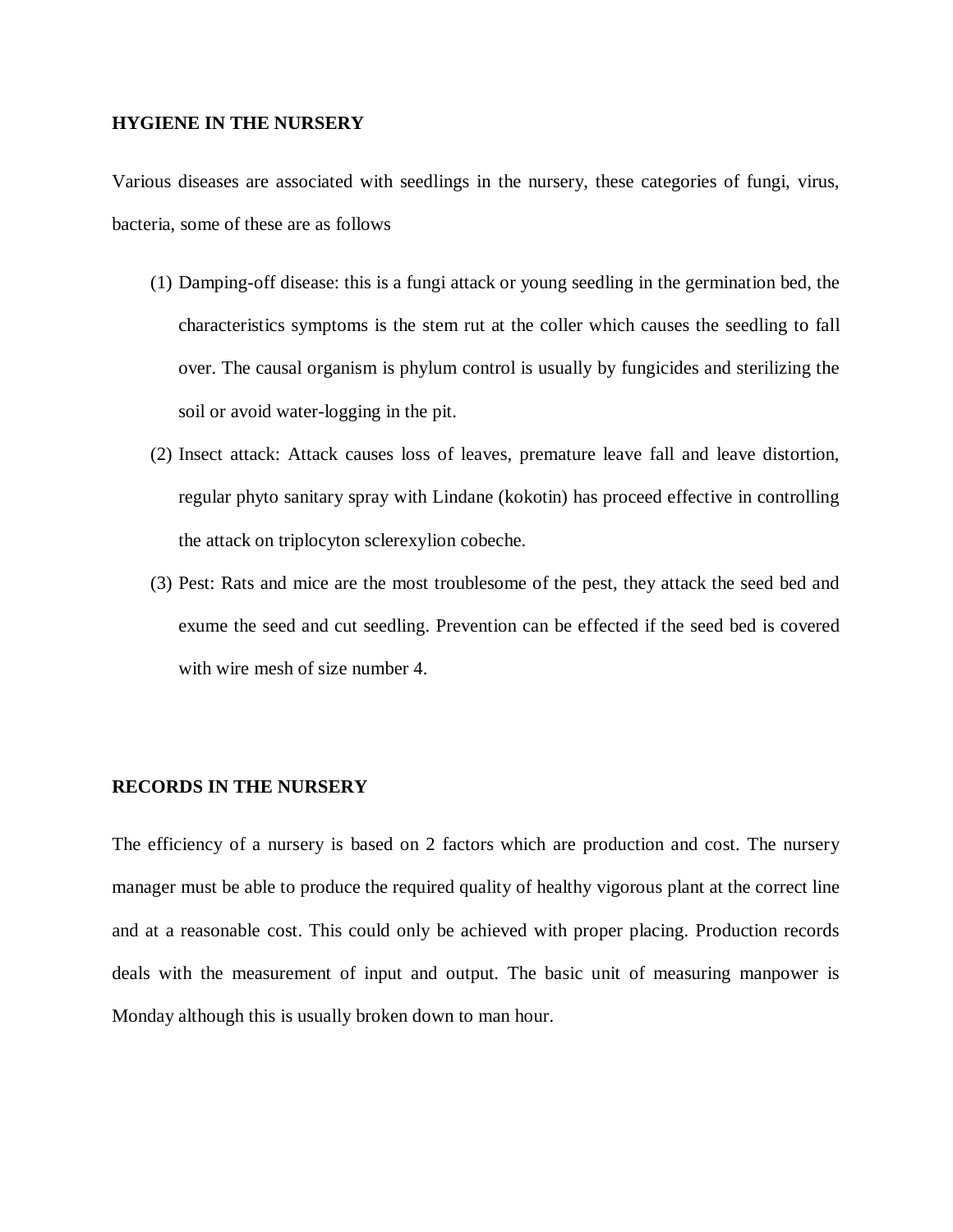On stocking distribution, species composition, size and competitive status of natural regeneration are accumulated.

Procedure for DLS (2 x 2) in quadrat technique

- Cut a base line across the area to be regenerated calibrate it into unit of 10m or 100m depending on the size of the area and mark and this unit with number pegs for easy identity cation.
- Determine the intensity of sampling and select a regular number lines at appropriate point along the base line.
- Cut the choosing lines and throw all the slope to the left sides to locate the right side free for easy inspection.
- With the use of tape, demarcate 2 x 2m quadrat plot continuously on the right hand side using tree 2m poles.
- Prepare a record sheet for each sampling line and record the line number, quadrat number the species presence, abundance, size class and degree of freedom from climbers or shade.
- Collect all the data and sample line together and now prepare the distribution maps, this will show the following
	- a) Seedling of currently useful species
	- b) Seedling under tangle/shade
	- c) Seedling that belong to particular important family e.g. Melicia excels
- Assuming that 60% well distributed stocked quadrat will ensure success of natural regeneration you will then recommend that the forest should be regenerated naturally, it so give reason and vice versa.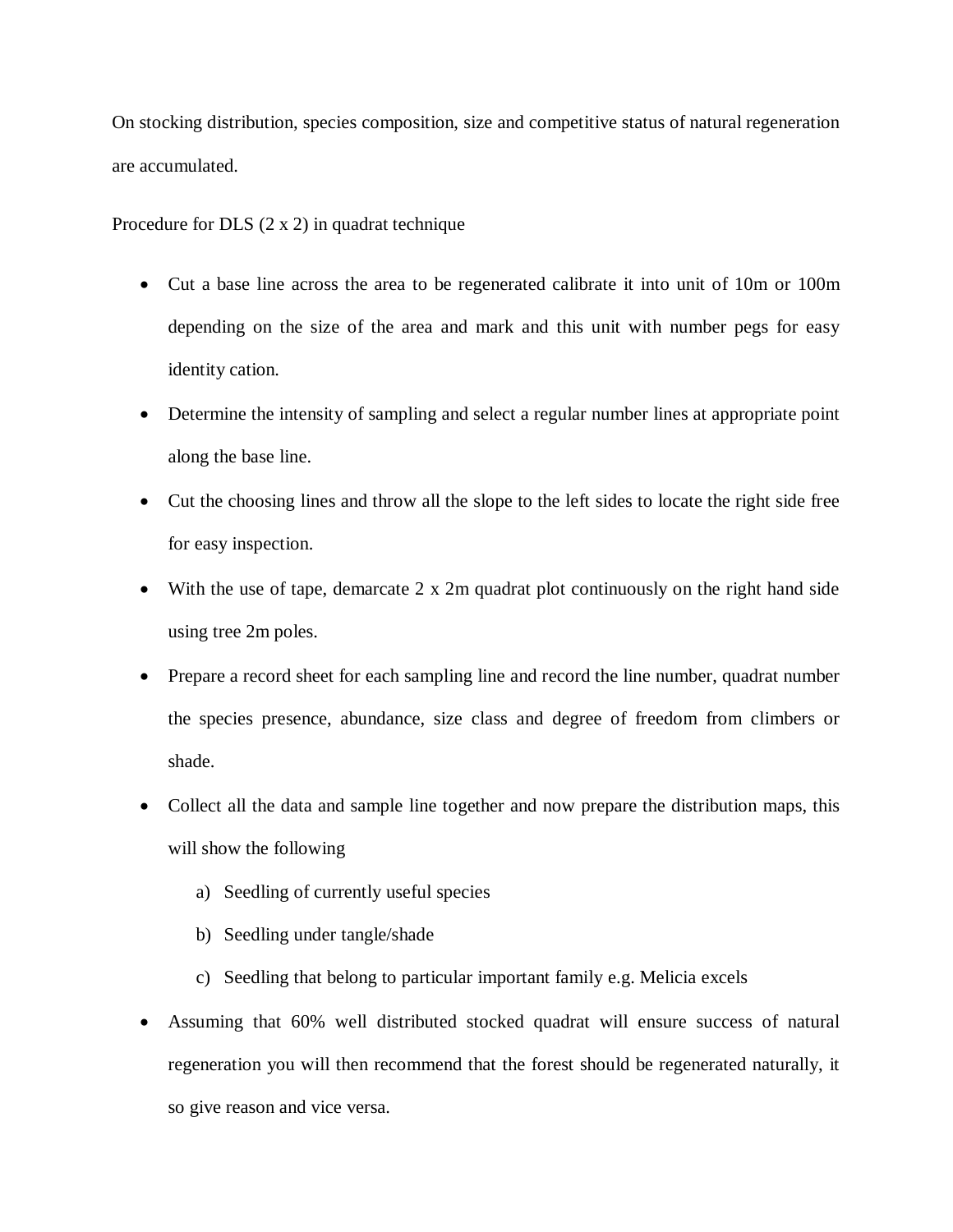The basic principles involved in field seed collection are briefly stated below.

He should be followed closely to ensure that you have sufficient seed and that quality seedlings are available for year map screening activities.

- (1) Understand general phonological characteristics of the species; genera or generally of the desired family.
- (2) Make pre-collection visits to selected site to determine that seed is mature or to spot development problems.
- (3)Collect seed from desirable trees (100k at morphology).
- (4)If seed is needed for research, it is vital that seed is collected from a large or broad spectrum of all available phenotypes.
- (5)If seed is needed for general planting. Collect seed as they are available but ignore very poor trees
- (6)Were collection is general, do not differentiate seeds, but where it is not (Provenance) separate all sources (10 trees source is sufficient).
- (7) Use container (Nelton bay to collect seed from field)
- (8) On arrival in the laboratory spread seed out to ensure cool drying. Don not expose seed to oparisum as temperature could so as much high as  $60^{\circ}$ C and this will kill seeds
- (9) Process seed by clearing where they are winged or podded. Remove all seeds.
- (10) Leave extracted seed to dry further in shade or A/c laboratory.
- (11) Test seed for moisture content (stirred at % ml in tight container)
- (12) Remove all plant (empty) seed, diseased of those with exit holes. Also remove deformed seeds.
- (13) After cleaning store seed at appropriate condition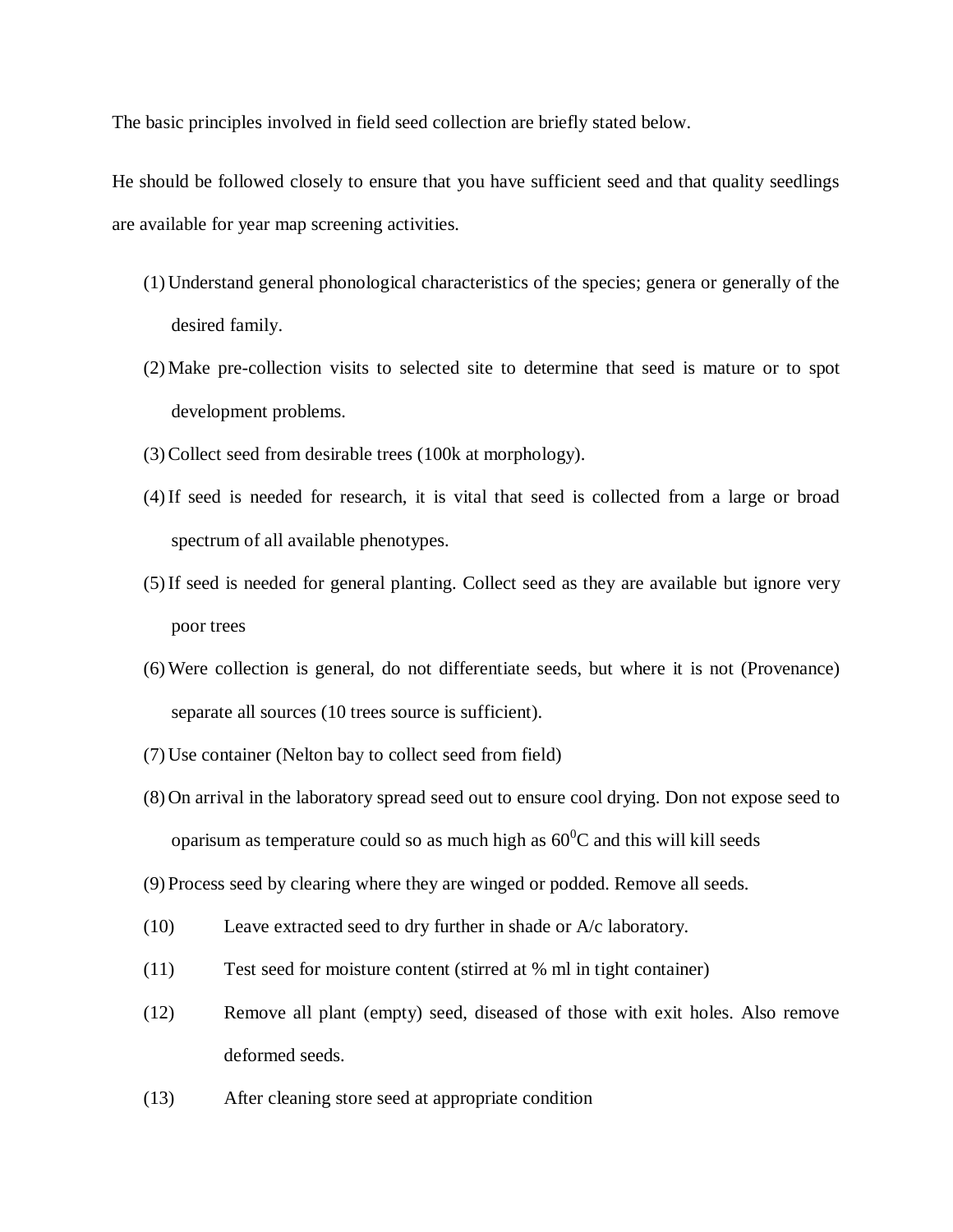- (14) Keep good record of seed sources and treatment
- (15) Obtain phtosanitary certificate before seed is given out to other countries.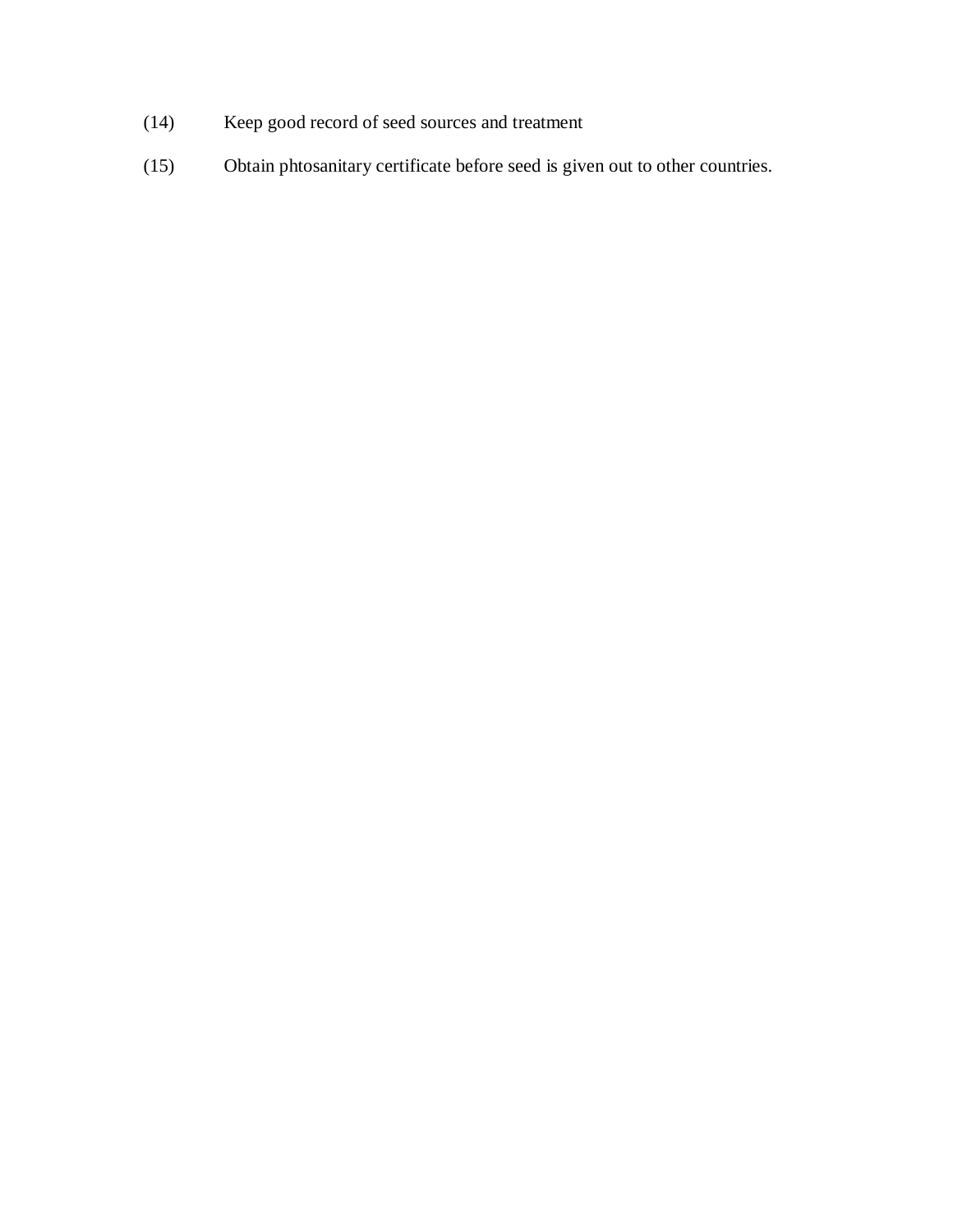# **SILVICULTURAL PRACTICES AND SUSTAINABLE FOREST DEVELOPMENT IN NIGERIA**

#### **INTRODUCTION**

Nigeria is known to be rich in forest resources (Adeyoju, 1975). Despite increased rate of deforestation, recent estimate by FAO (1995) reported that total 17% of total land area in Nigeria supports 1or arid other woodlands.

While total forest area now stand at 15,735 million hectares, total volume a volume per hectare are 1000m<sup>3</sup> and 64 respectively.

The management of this important renewable natura1 resources to enhance their productivity is the most challenging task for forersters. This task is urgent principally because consequent to increase in population and increases in standard of living, the demand for forest products and services is on the increase. For instance, it has been estimated by FAO (1995) that by the year 2010 consumption of industrial roundwood, fuelwood and wood based panels will rise to 13.8, 161 and 117 million  $m<sup>3</sup>$ respectively.

Silviculture comes into forest development in the biological sector The silviculturist is charged with the responsibility of evolving appropriate techniques required for formation of new and regeneration of old forests. From the viewpoint of silvicuiture, three main types of tropical vegetation based on accessibility of trees to water supply are recognized. These are the mangrove forest, the lowland rainforest and the dry forest or savannas The above forest formations are present in Nigeria in addition to established plantations in all of these vegetation zones currently estimated at 213,730 hectares (Omoluabi et al, 1990).

Appropriate silvicultural tool in Nigeria must be mindful of' the divergent natura1 forest formation, emerging plantation management, influence of previous silvicultural treatments as well as site specific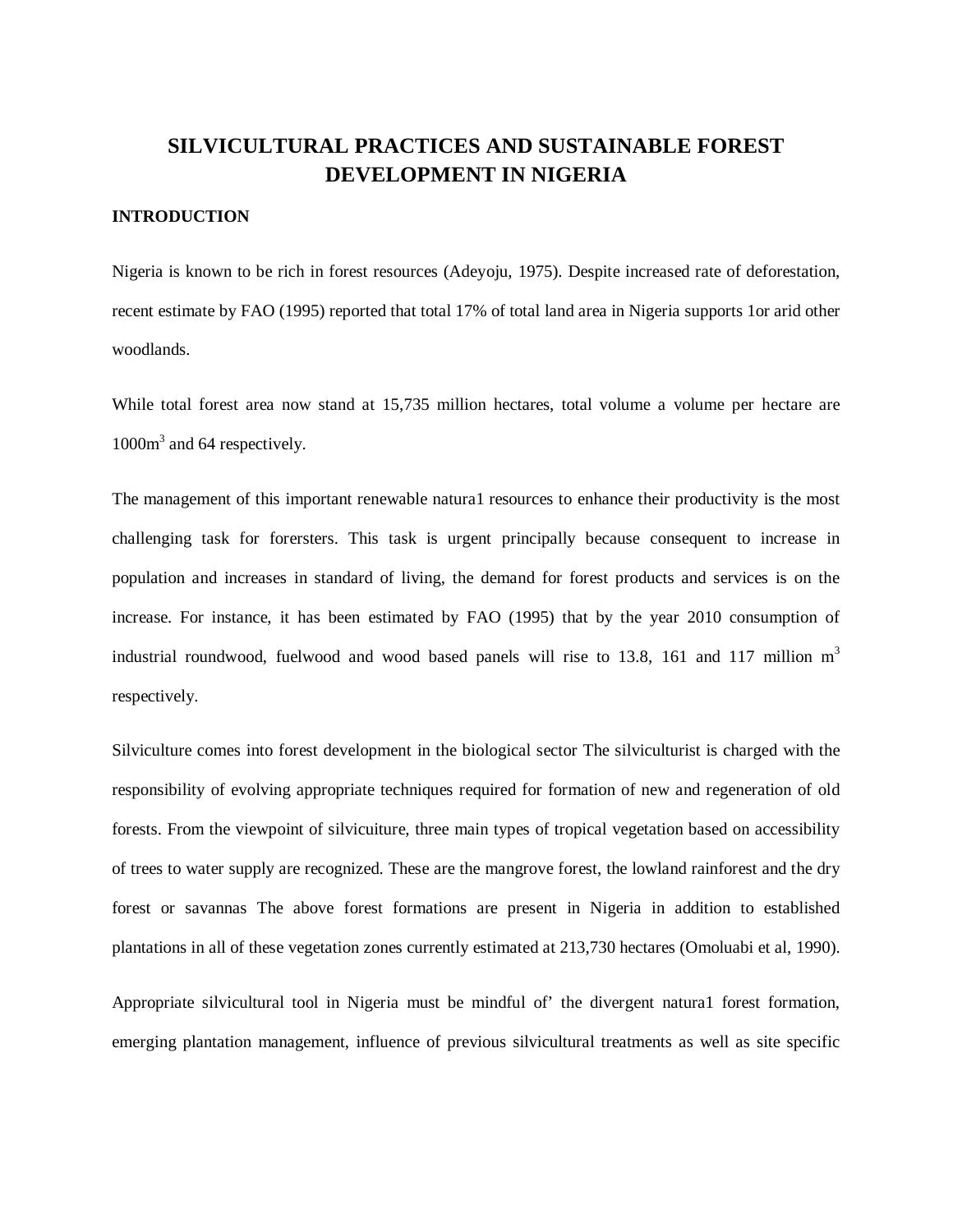challenges in national forest development. Prominent in this category are erosion control in the east reforestation in the west and desertification control in the far northern parts of Nigeria.

#### **WHAT ARE SILVICULTURAL PRACTICES**

It is general Ly accepted that silviculture is concerned with understanding the life history and general characteristic of forest trees with particular reference to environmental factors. Since foresters must produce the desired forest products, appropriate silvicultural tools must be applied to the forest estate.

Silvicultural practices can be defined as scientifically device silvicultural treatments applied singly or in combination to the forest with the aim of enhancing productivity on per hectare basic. The application of these treatments both in time and space vary with forest formation and object of management. Some of these practices, are choice of species nursery operation, establishment techniques, vegetative propagation, disease control, canopy management, fertilizer application, mycorrhizal inoculation, use of fire and a host of others. Few of these will be discussed to highlight their relevance to forest development in Nigeria.

#### **SOME SILVICULTURAL PRACTICES IN NIGERIA**

1. **Choice of Species** Appropriate choice of species is fundamental both in the formation of new forest or enrichment of old forest. In other words, introduce species must be ecologically adapted too avoid losses due to mortality and degradation of soil. Choice of species must be mindful not only of the prevailing economic environment but also by the biological environment. In Nigeria provenance trials has been conducted to ascertain the ecological range of economic exotic species. Consequently Gmelina arborea end Tectona grandis have been found to do better in the southern part of the Nigeria while Azardiracta indica is found to cover a wider ecological range from the South to the North. with the emergence of new challenges such as agroforestry and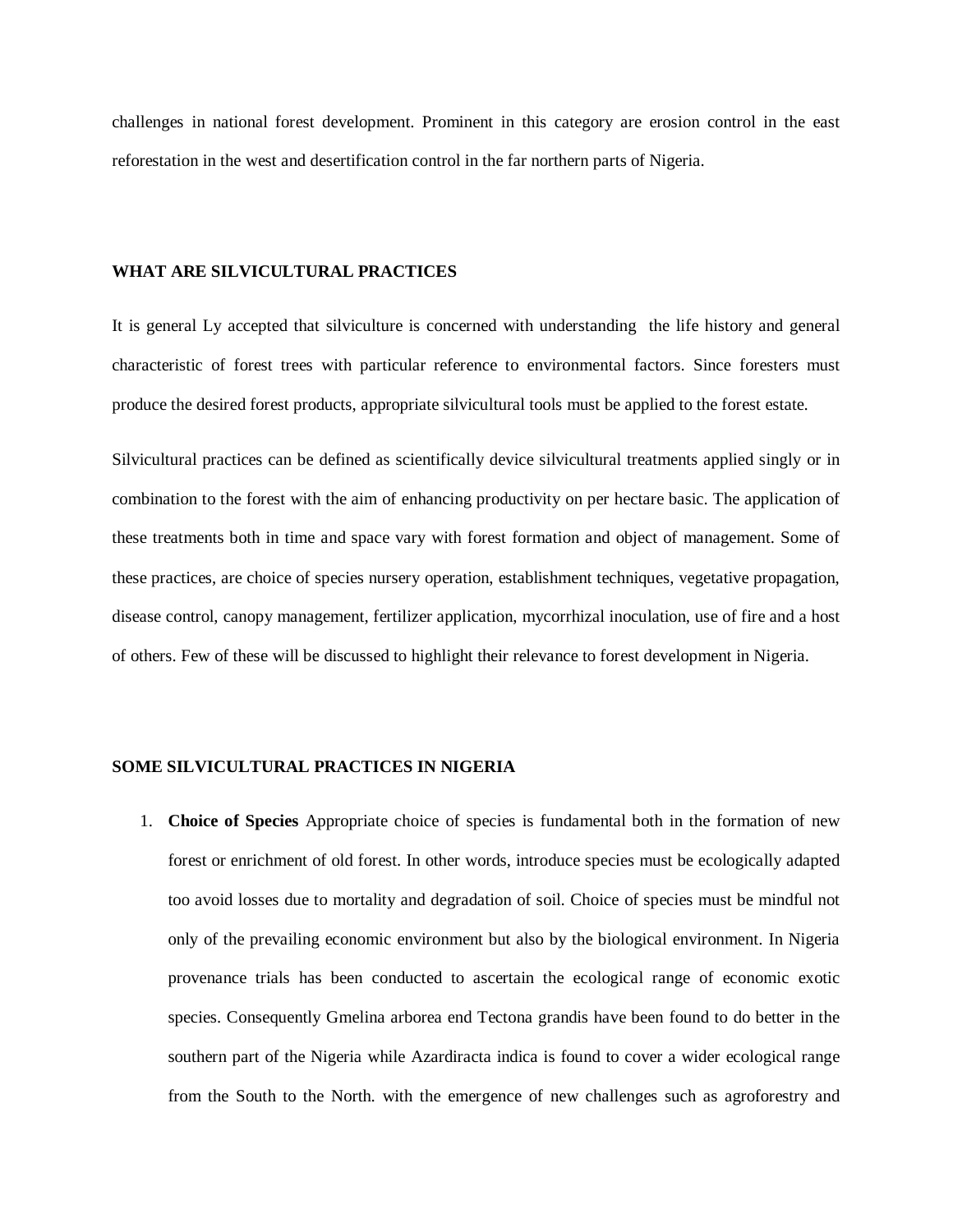desertification/erosion control, choice of species will assume higher prominence. This is with respect to screening for disease and pest, nutrient and water requirement. where species are being introduced for enrichment planting or as an under storey component of an agroforestry system, their light compensation and saturation points must be determined. In desertification control programmes, drought tolerant species with low nutrient demand should be preferred.

#### **2. Nursery operation to seedlings establishment**

Most afforestatton or reforestation projects in Nigeria Establishment of forest nursery. The objective is to produce vigorous seedlings of high morphological and physiological grade that can guarantee even development after planting out silvicultural practices are required to guarantee such quality seedling at this crucial stage because defects carried over from nursery taken time to detect and when detected may be too Late to rectify. Some silvicultural practices at this stage determine the productivity of the forest. These include seed size selection. Oboho (1991) showed that seedling biomass was positively related to seed weight in Azardiracta indica. Earlier Nwoboshi and Ohaha (1979).

Reported that size of stumps of Gmelina affect survival and rapid establishment after planting. Light requirement is also important at this stage. Appropriate light intensity is required for satisfactory germination. This must be determined for seeds. This is because, irrespective of differences in temperature, while some species are nonpbotoblastic e.g. Khaya Senegalensis and Afzelia africana (Fasehun 1984) others such Terminalia superba are photoblastic (Somade and Obiaga 1993).

To ensure survival and even development on the field seedling must he screened for physiological character before planting out. Such treatments are necessary because morphological character may or may not tally with physiological vigour in seedlings. This is very necessary particularly in desertification control programmes. Consequently to avoid high seedling mortality on the field, their ability to withstand drought must be ascertained.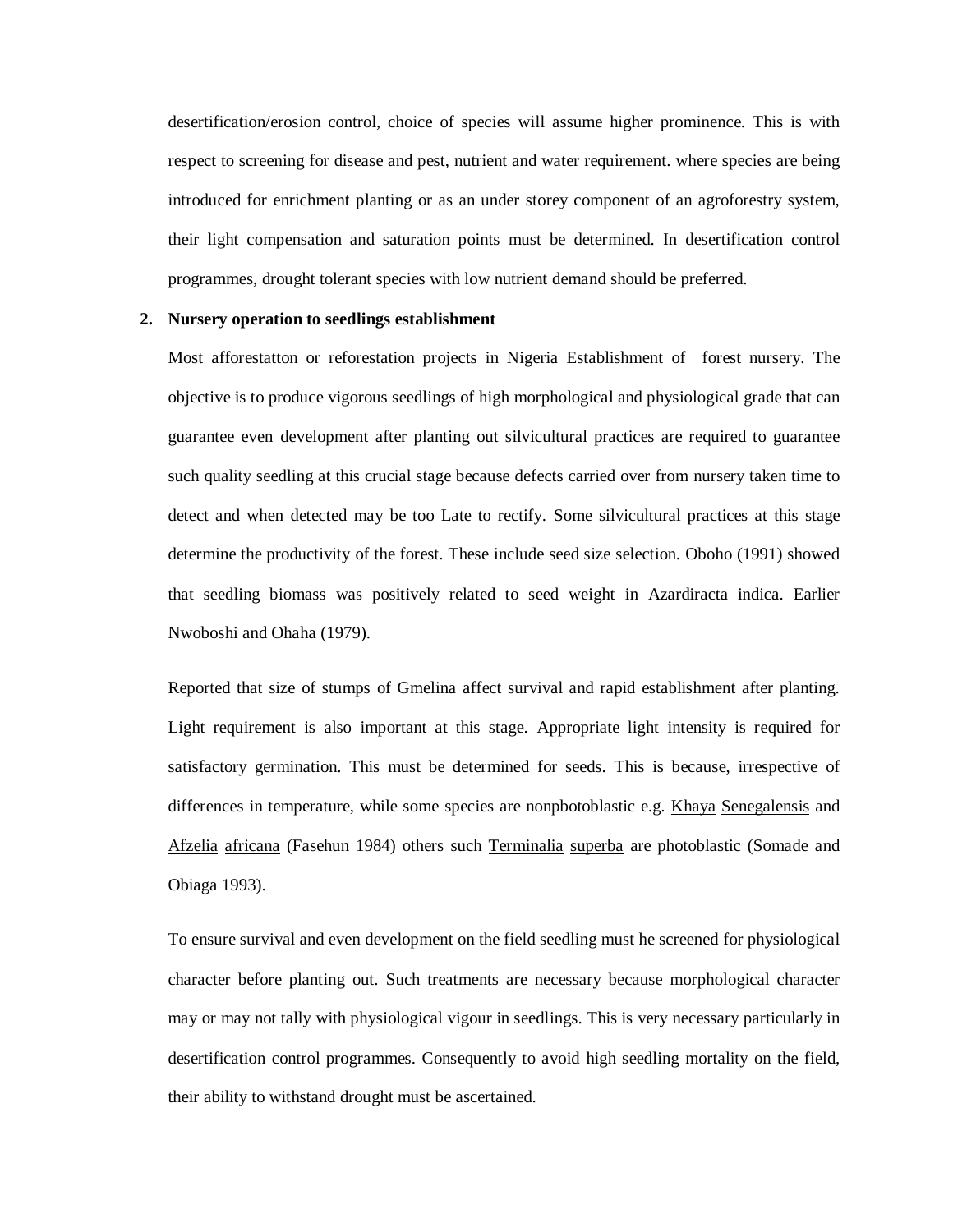Irrespective of the seedling vigour, establishments techniques on the field influences seedling survival and development. Appropriate establishment techniques specific to species and site (Awodola and Okoro, 1994) has been demonstrated as a silvicultural tool in reforestation programmes.

#### 3. **Use of Fertilizer:**

The application of fertilizer as a silvicultural tool is well documented. Trees like all crops, need adequate supply of all the essential nutrients in order to grow and produce quality wood when nutrients are inadequate, growth is hindered and quality of nursery stock and harvest product becomes poor. Although deficiencies in nutrients are not generally found among trees growing on their natural habitat, this does not guarantee growth at their maximum rate. In Nigeria studies have shown that tree species either in the nursery or in their natural habitat respond positively to higher levels of soil fertility (Nwoboshi i969, Jackson 1973, Fagbenro and Iwara 1982, Fagbenro and Aluko 1987, Aluko and Aduayi 1987, Awodola 1991). Stoeker and Arneman (1960) reviewed the effect of fertilizer on nursery seedlings and concluded that healthy planting stock with well developed and sturdy root system has greater promise of successful growth after transplanting. in permanent forest nurseries where continuous removal of tree seedlings causes heavy drain in soil nutrient, fertilizers and inorganic soil amendments are required to replenish the drain. Available evidences both from nursery and field suggest that in Nigeria, appropriate fertilizer application is an indispensable silvicultural tool for sustained forest development.

#### **4. Mycorrhizal inoculation:**

The use of mycorrhizal as a silvicultural tool is gaining prominence in t tree crop production (Skujins and Allen, 1986). Both ectomycorrhizal vesicular-arbuscular rnycorrhizal fungi are known to increase nutrient uptake, particularly phosphorus and biomass accumulation in low phosphorus soils (Ekwebelom and Reid 1983, Nelson and SatIr 1982). Mycorrhizal fungi can also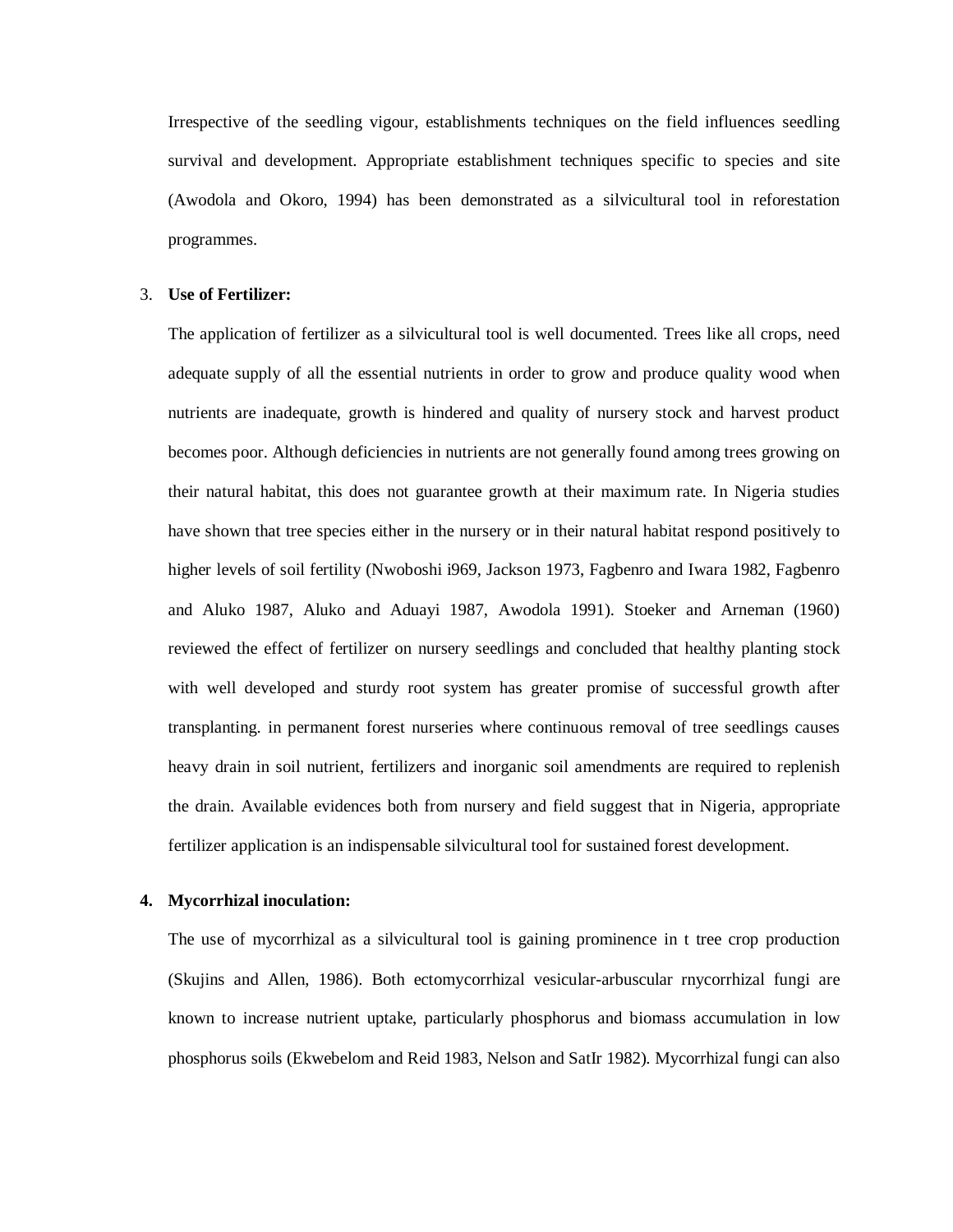increase droughts tolerance of host plant (Levy and Krikun 1980, Osonubi 1989) due to increased Stomata conductance (Alen and Boosallis, 1983, Osonuhi 1989).

In Nigeria, mycorrhizal inoculation has the potential of increasing productivity both of plantation and natural forest. More especially this practice can expand the ecological range of some economic species to include the semi-arid zone. For instance, Okon and Osonubi (1988) reported there drought tolerance in Gmelina arborea seedlings consequent to inoculation with an indigenous ectomycorrhizal and suggested that otherwise marginal land with respect to moisture may now support Gmelina cultivation. Osonubi et al (l991) has shown that Acacia auriculiforms, Albizia lebbeck, Gliricidia sepium, Leaecaenia leucocephala benefited from symbiotic association with either ecto or vesicular-arbuscular mycorrhizal.

#### **5. Vegetative propagation of Indigenous species**

Despite the ban on exportation of wood, internal wood, internal wood consumption is yet to be fully achieved in Nigeria. This is due to high rate of deforestation,low rate of afforestation and increased demand for timber and other wood products. There is also the problem of slow rate of growth. The natural rarest can only produce 1.6-2.4 million  $m<sup>3</sup>$  of wood annually on a sustained yield basis (Oseni 1984). This has led to introduction of plantation forestry using mainly exotic species. While these provide sources of pulp and fuelwood, they lack the capacity to re-establish the commercial and ecological advantage of indigenous hardwoods (Oni 1989). To remedy this, propagation of indigenous hard— wood has proved a promising silvicultural too to improve indigenous hardwood species for subsequent plantation establishment. Although initial effort in vegetative propagation of hardwoods commenced with Triplochiton Scleroxylon (Redhead and Blight 1962, Choro, 1974), rot success has greatly improved with introduction of improved techniques. To date success has been recorded for Khaya senegalensis, Khaya grandifoliola,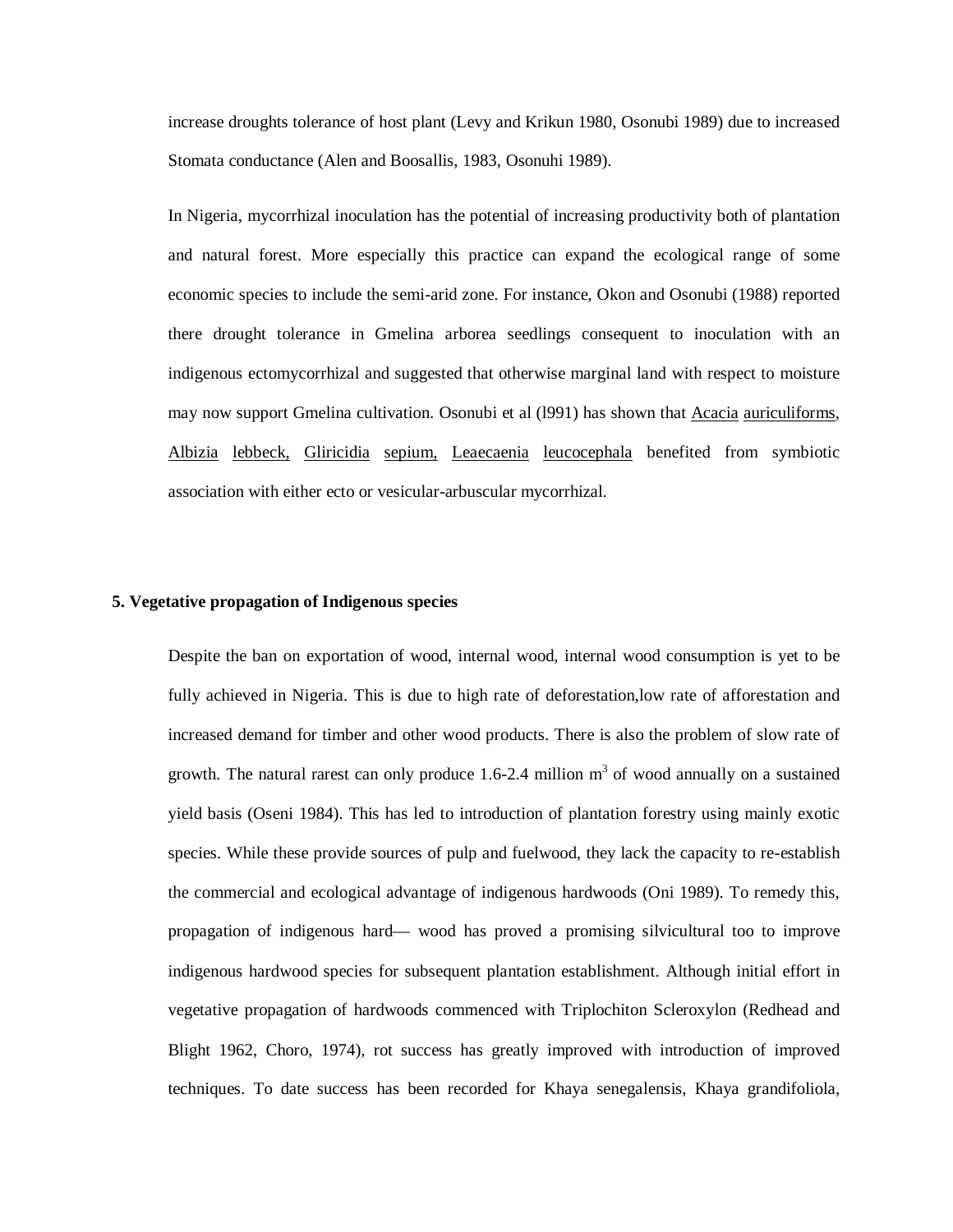Mansonia altissima Entadrophragma anglolensis, Chlorophora excelsa, Terminalia ivorensis and Terminalia superba (Oni, 1984).

With the introduction of cloning, it is now possible to identify desirable clones besides establishment of gene banks. With proper use of selected clonal stocks in Nigeria, forest development can be sustained. Thin is because thousands of quality plantlets of desired characters could be produced independent of season for rapid afforestation or reforestation programme.

### **6. CANOPY MANAGEMENT**

These are silvicultural practices on the forest canopy airned at maximizing photosynthetic efficiency and inducing natural regeneration of economic tree species. Technically the nun is to reduce within (intra) and between (inter) tree competition for nutrient water and light so as to achieve

Optimum growth and development in trees. In practical terms, these are reflected in operations such as prunning, thinning, selective or complete poisoning, climber cutting or any combination of these silvicuitural treatments. In the Nigerian high forest, Kio (1978) demonstrated that climber cutting and opening of the canopy by poisoning or exploitation are effective treatments in promoting recruitments of saplings and poles from seedlings and their subsequent growth and survival.

**7. Use of Fire**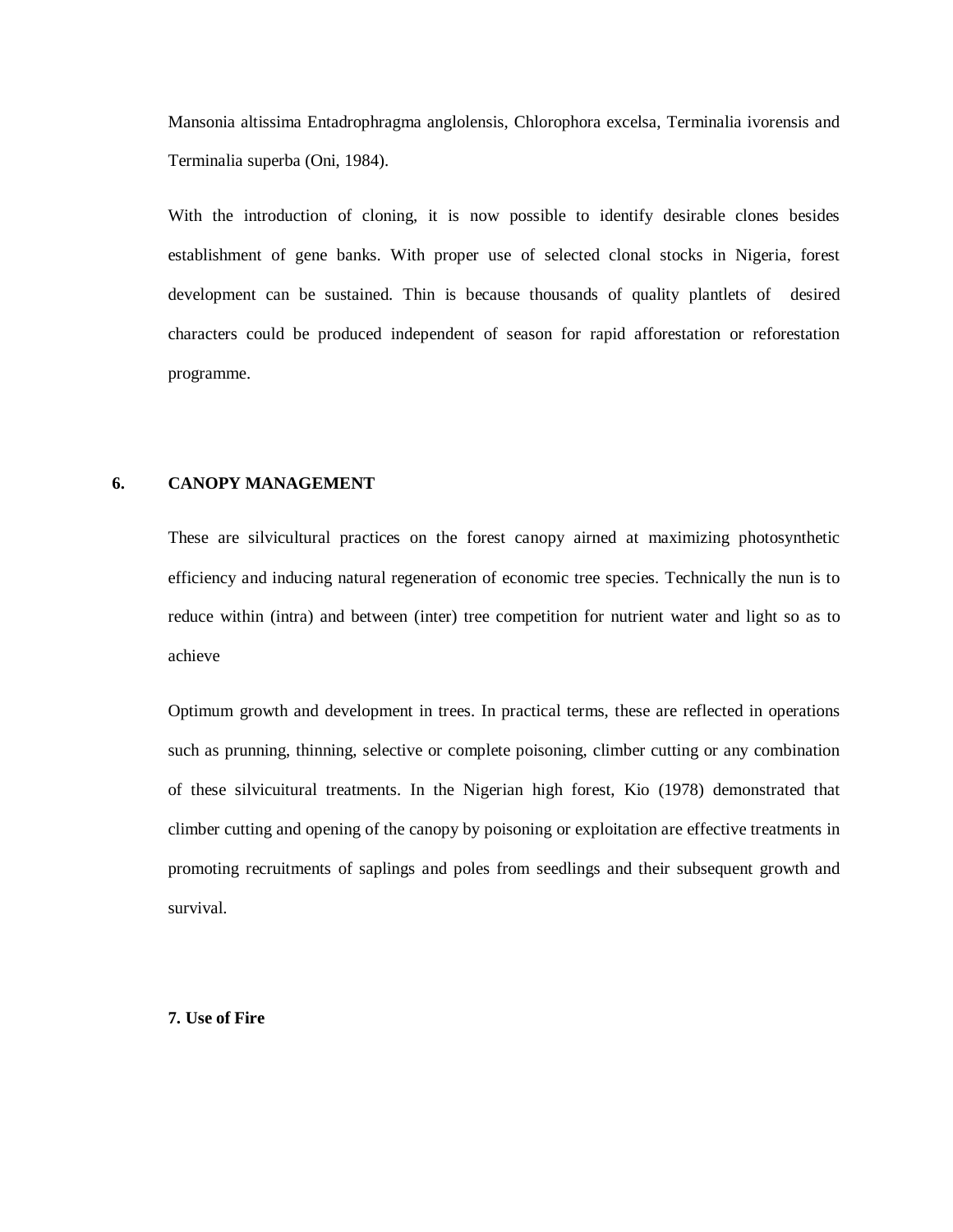Fire properly utilized is a silvicultural tool. Fagbenro (1980) and the effects of fire on tropical soils and indicated that infiltration capacity, macro and micro pore space, essential nutrients, soil reaction, water and wind erosion, microbial population and organic matter increased, decreased or unaffected by burning. In Nigeria evidences have shown that proper use of fire is an acceptable silvicultural tool. Ola-Adams and Charter (1980) showed that at Ago-Are forest reserve, early burning and fire protection encouraged tree production. These authors reported that after seven years of treatments total number of trees (over 10cm GBH) in the late burnt plot declined by 9.7% while in the early burnt plot the number increased by 12.8%. Recent findings (Adegeye and Ayodele, 1998) from Olokerneji forest reserve revealed that early burning and full protection from fire improved top soil fertility, while late burning maintained fertility at lower soil depth. Prescribed burning also favoured bacterial and fungal activities in the burnt plot than the protected plots. Prescribed burning do positively influence wood quality at the early stages of establishment. The use e tire us a silvicultural tool shoula be standardized to enhance forest productivity.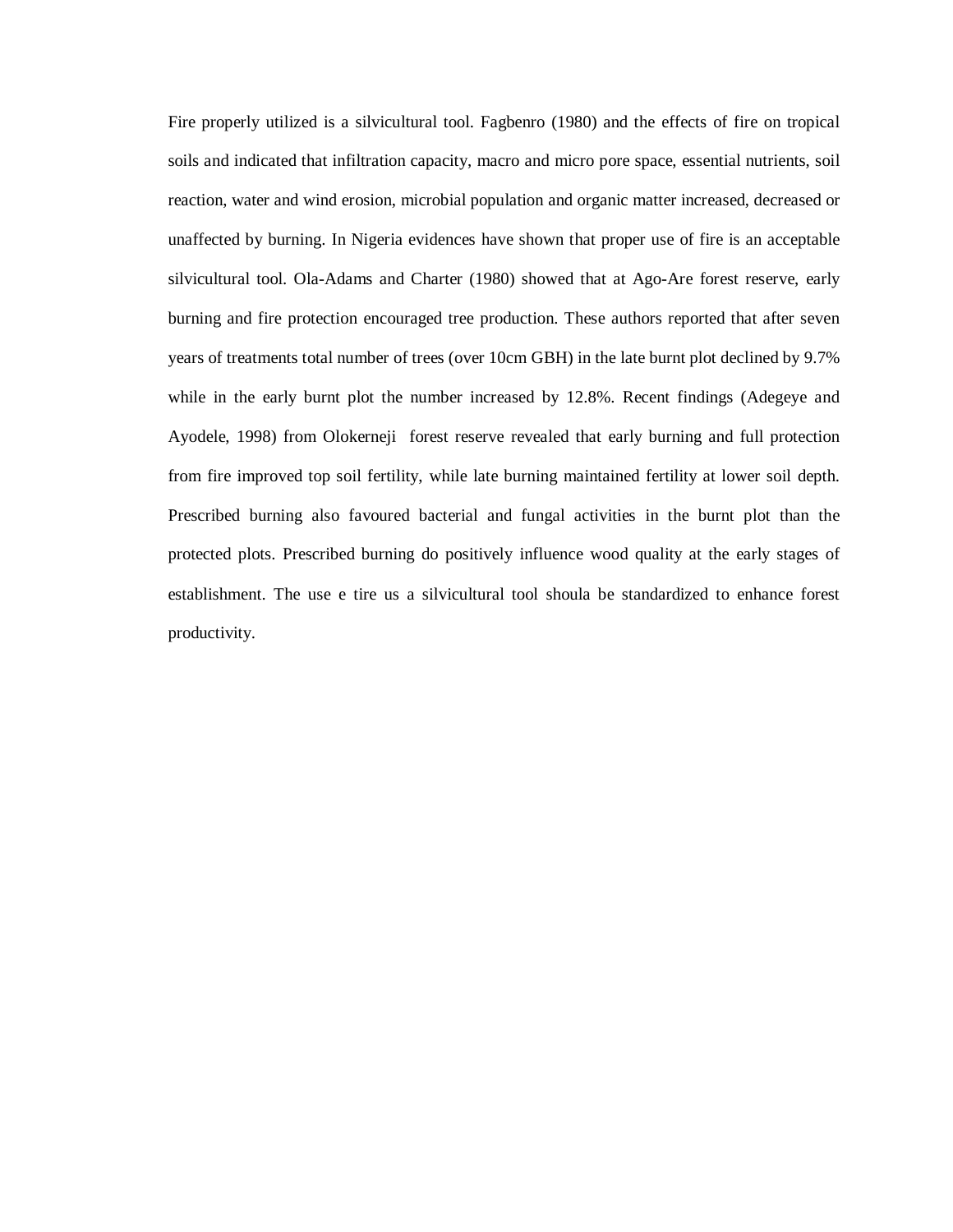#### **REFERENCES**

- Adeyeye, A.O and Ayodele, I.A (1992): The effect of fire on the soil nutrient, soil microorganism and seed microorganisms in Olokemeji forest reserve Nigeria Journal of Forestry 22: (1+2) 11-14.
- Adeyoju, S.K. (1975). Forestry and Nigerian economy Ibadan University Press 308p.
- Allen, M. F. and Bcosalis, M.G. (1983). Effect of two species of Va mycorrhizal fungi on drought tolerance of winter wheat. New Phytol 93:67-76.
- Aluko, A.P and Adunyi, E.A (1987). Copper deficiency and toxicity in indigenous tree species grown in acid soils. [a[er [resented at the 15<sup>th</sup> Annual Conference of the Soil science Society of Nigeria, Kaduna, 20-24 Sept.
- Awodola, A. M (1991). Soil moisture-nutrient relations of Parkia biglobosa in the semi-arid zone of Nigeria. Ph.D thesis, University of Ibadan. 320p.
- Awodo A.M and Okoro S.P.A (1994). A study on establishment techniques for Balamites aegyptiaca, Parkia biglobosa and Prosopic cinera. In Bashir D. (ed) Baseline Information for sustainable rehabilitation and management of Zamfara Usmanu Danfodiyo University, Sokoto 89-1106.
- Ekurebelam S. A and Feid, C. P. P. (1983). Effect Light and nitrogen fertilization and mycorrhizal fungi on growth and photosynthesis of lodgepole pine seedlings. Can. J. For. Res II:1099-1106.
- Fagbenro, J. A. (1980). Effects of fire on soil with special reference to tropical Africa. In: Sanford, W. W. Yesufu A. M. and Ayeni J.S. O. (eds).nigerian Savannah. Kainji lake Research Institute.
- Fagbenro, J. A. and Aluko A. P. (1987). Fertilizer use in the production of forest trees in nigeria. In: proceedings of the national fertilizer seminar, Portharcourt: 202-215.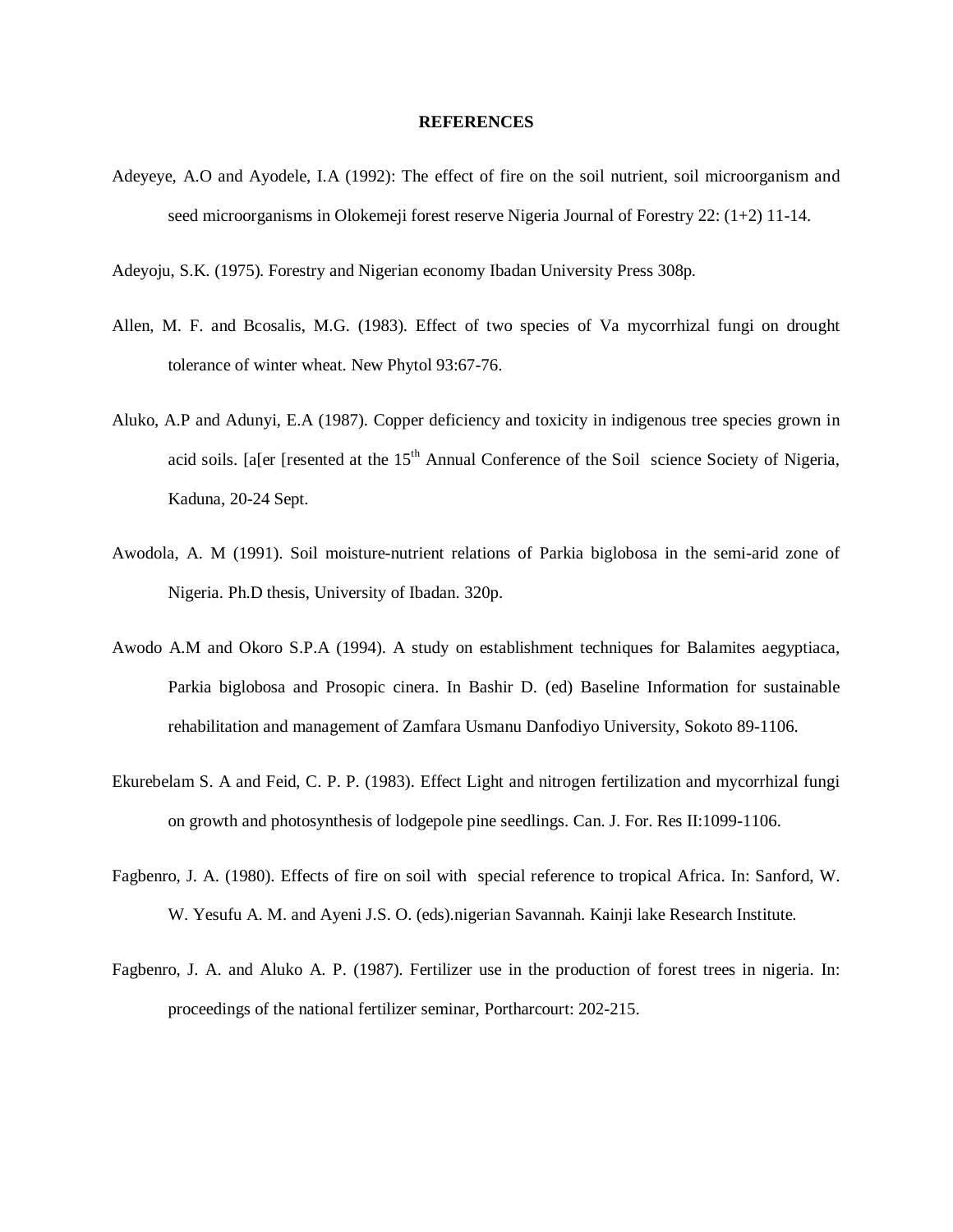- Fagbenro, J. A. and Iwara I. (1982). Coparative growth of five economic tree species seedlings in four soil types. Paper presented at the  $10<sup>th</sup>$  anniversary conference soil science society Nigeria. Jos 28 Nov-2 Dec. 1982.
- F.A.O (1995). FORESTRY: Statistic today for tomorrow 1945 1993. F.A.O Rome 52p
- Fasehun, F. E. (1989). The influence of light and temperature on the germination of Afzelia africana (Smith) and Khaya senegalensis (Juss) seeds.
- Jackson, J.K. (1973). Some results from fertilizer experiments in plantations. Research paper (Savanna series) No. 23. Federal Department of Forest Research Ibadan, Nigeria.
- Kio, P.R. O. (Effect of vesicular-arbuscular mycorrhizal on citrus jambiri water relations. New Phytol 85: 25-36.
- Levy, Y. and Krikun, J. (1980). Effect of vesicular—arbusculàr mycorrhizal on Citrus jambiri water relations. New Phytol 85: 25-36.
- Nelson C.E and Safir G. R. (1982). Increase drought tolerance of rnycorrhizal onion plants caused by improved phosphorus nutrition. Planta 154: 407-413.
- Nwoboshi, L. C. (1959). Fertilizers, A potential for increased forest productivity in Nigeria. Nig. Agric. J 6: 36-41.
- Nwoboshi L.C. and Ohaka G. O. (1979): Size and physiological grades of' Gmelina stump p1anting stock. Nigerian Journal of Forestry 9  $(1\div 2)$  63-69.
- Oboho E.G and Ali, J.Y.(1996): Preliminary investigation of the effect of seed weight on early growth of some arid species.. In Puri S. and Khosla. P. K. (eds): Nursery Technology for Agroforestry Oxford IBH publishers. 70-73.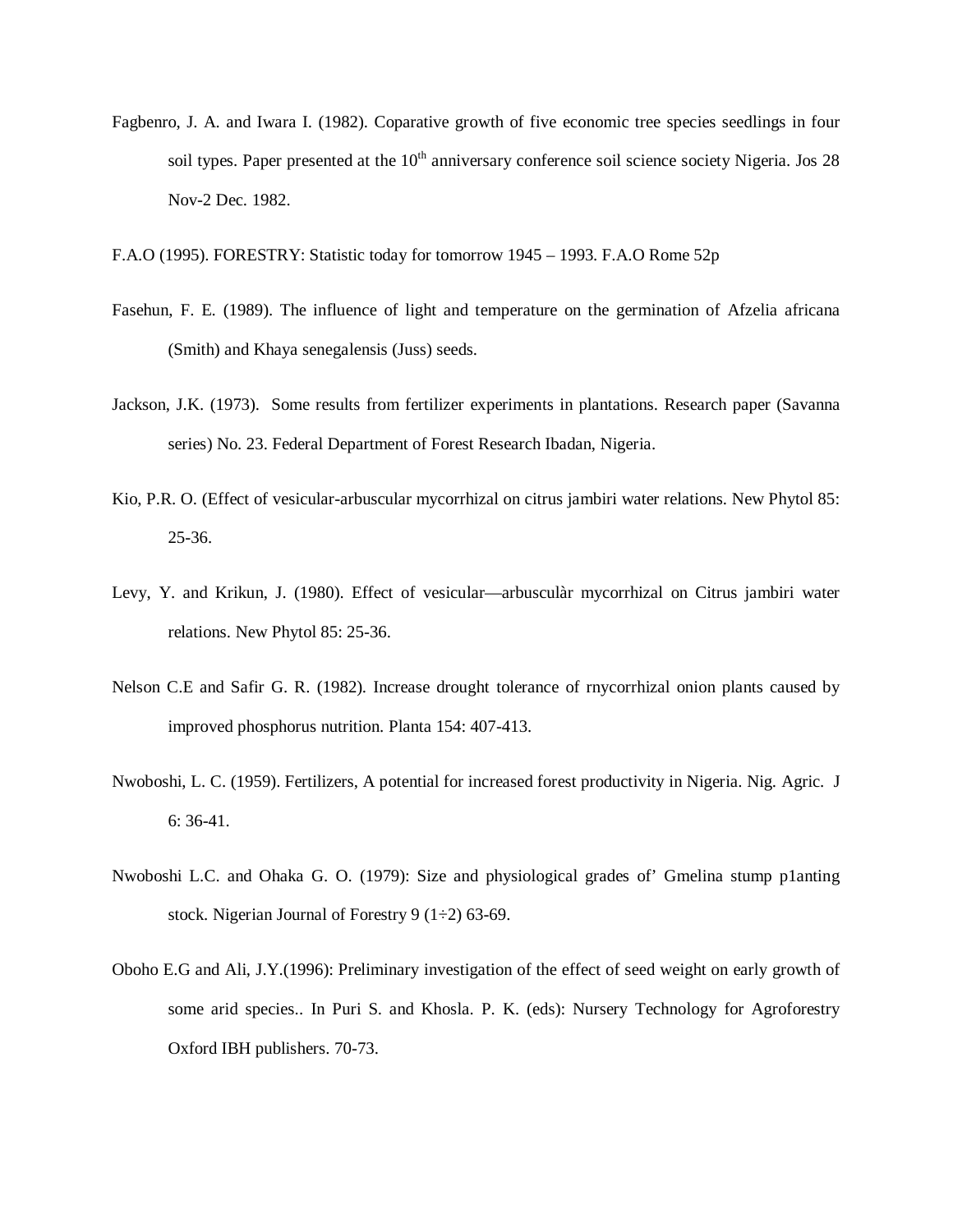- Okon and Osonubi O. (1988): Comparative growth, water and nutrient relations of rnycorrhizal and nonmycorrhizal Gmelina seedlings subjected to soil drying. In G. O. P. dada (ed) Proceedings of forestry Association of Nigeria 1988.
- Okoro, O. O. (1974). A preliminary invest on of rooting of stem cuttings of Triplochiton Scleroxylon Research paper (Forest series) No. 28. Fed. Rep. Nigeria. Min. of Agric. And Nat. Res. 5pp.
- Ola-Adams, P.A. and Charter, J. R. (1980). Effects of annual burning on soil characteristics in a southern Guinea Savanna ecosystem. In: Sanford W. W. Y. Yesufu H. M and Ayeni. J.S.O (eds) Nigerian Savannah Kainji Lake Research Institute 144-150.
- Omoluabi, A.C., Ogundele, L.C and Matin, V. (1990). Nigerian Forest Plantation statistics 1990 Draft report of the Forestry Management Evaluation and Coordination Unit (ECRMECU) Department of. Forestry, Ibadan.
- Oni, O. (1984). Conserving the genetic resources of indigenous West African HardWood by vegetative propagation in Nigeria. Paper presented at the  $12<sup>th</sup>$  Annual Conference of Gen. Soc. Of Nigeria.  $3<sup>rd</sup>$  to  $7<sup>th</sup>$  Dec. 1984, University of Ife, Ile-Ife.
- Oni, O. (1989). The reproductive biology of a West African Hardwood (Terminalia ivorensis A. Chev. Ph.D. Thesis university of Ibadan, 312p.
- Oseni, M.A. (1984). Forest Resources Management in the Tropics. Invited Paper presented at the VIII International Symposium on tropical Ecology. Ecology Society of Nigeria 11-16<sup>th</sup> March 1984 Lagos, Nigeria.
- Osonubi. O. (1989). Osmotic adjustment in mycorrhizal Gmelina arborea Poxo seedlings. Func Ecol 3:143-151.